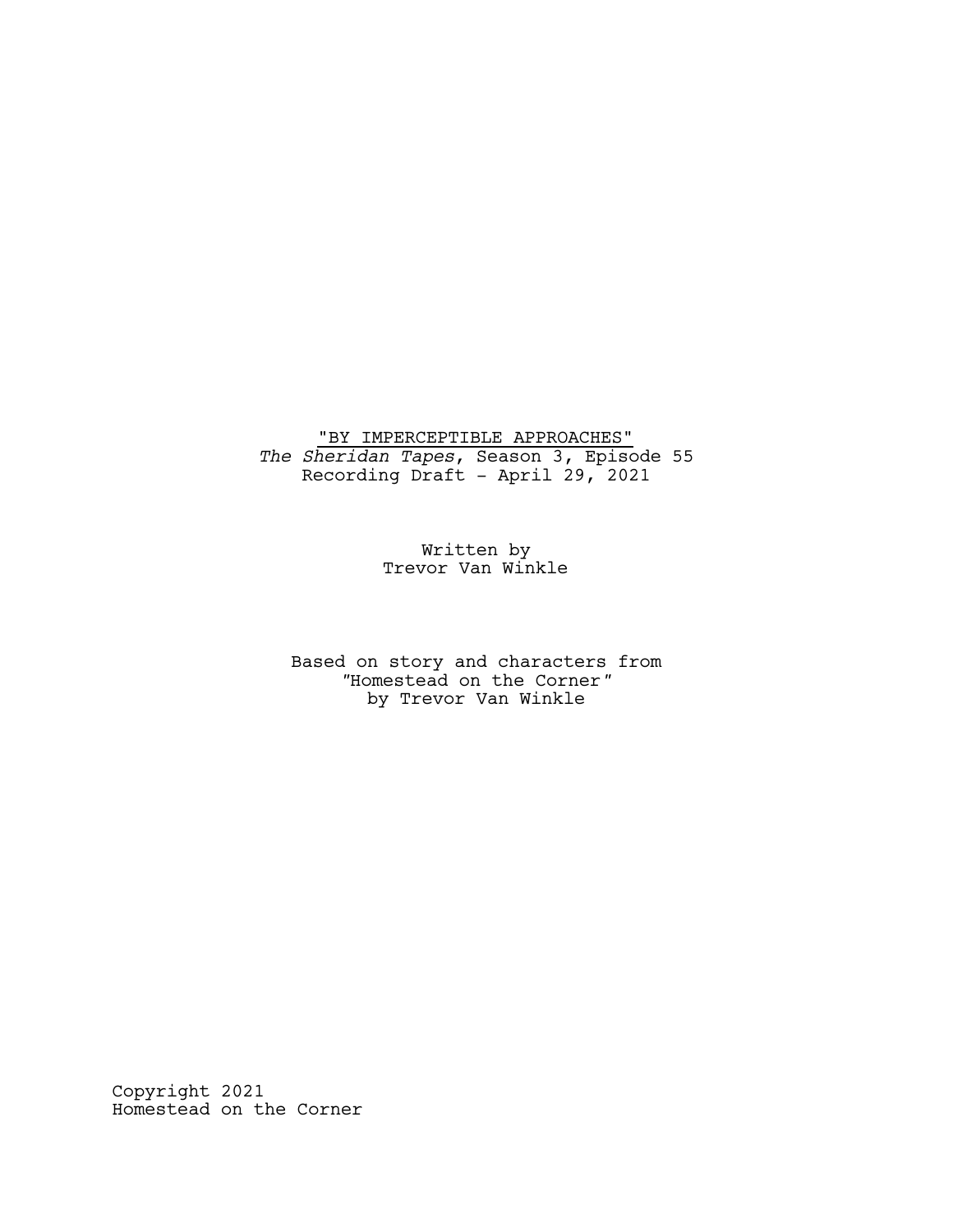1. INT. PMKCTS FACILITY - TUNNELS - NIGHT - 11/14/19

The still crumbling ruins of Morrison's facility -- howling wind, the occasional fall of rubble, and the sounds of furtive animal movement as nature retake the underground.

Suddenly, a metal door flings open, crashing against the opposite wall. A frightened mouse squeaks and flees out of the room as Morrison stands in the doorway, PANTING HEAVILY.

After a moment, HE SNARLS -- a barely-human sound of rage as he flies across the room, yanking a nearby filing cabinet open and tearing out handfuls of old paper. HE GROWLS, tearing them in two.

He's not done though -- crossing to a long-dead computer, he pries open the casing and grabs handfuls of magnetic tape, ripping it from the spools in crackling plastic handfuls.

Finally, he grabs a set of hard-drives -- outdated, but still usable -- and without a moment's hesitation HURLS THEM AT THE GROUND, GRUNTING WITH EFFORT.

After a long moment, MORRISON FINALLY CATCHES HIS BREATH - then seems to come to himself, realizing what he's doing.

> EDGAR MORRISON (confused, slightly lost) What is... Why did  $I$  --

Edgar cuts off suddenly, as though hearing something. A low, pulsing noise rises slightly in the background, unrecognizable.

After a moment, he stands up slightly taller -- and when he speaks, his voice is different: powerful, purposeful, certain.

> EDGAR MORRISON (CONT'D) (as if something else is speaking through him) Burn it out. Let it all burn... (beat) The serpent still endures.

> > OPENING CREDITS

2. INT. MERIWETHER FACILITY - REN'S OFFICE - DAY - 11/14/2019 CLICK. Ren leans over and starts a tape rolling.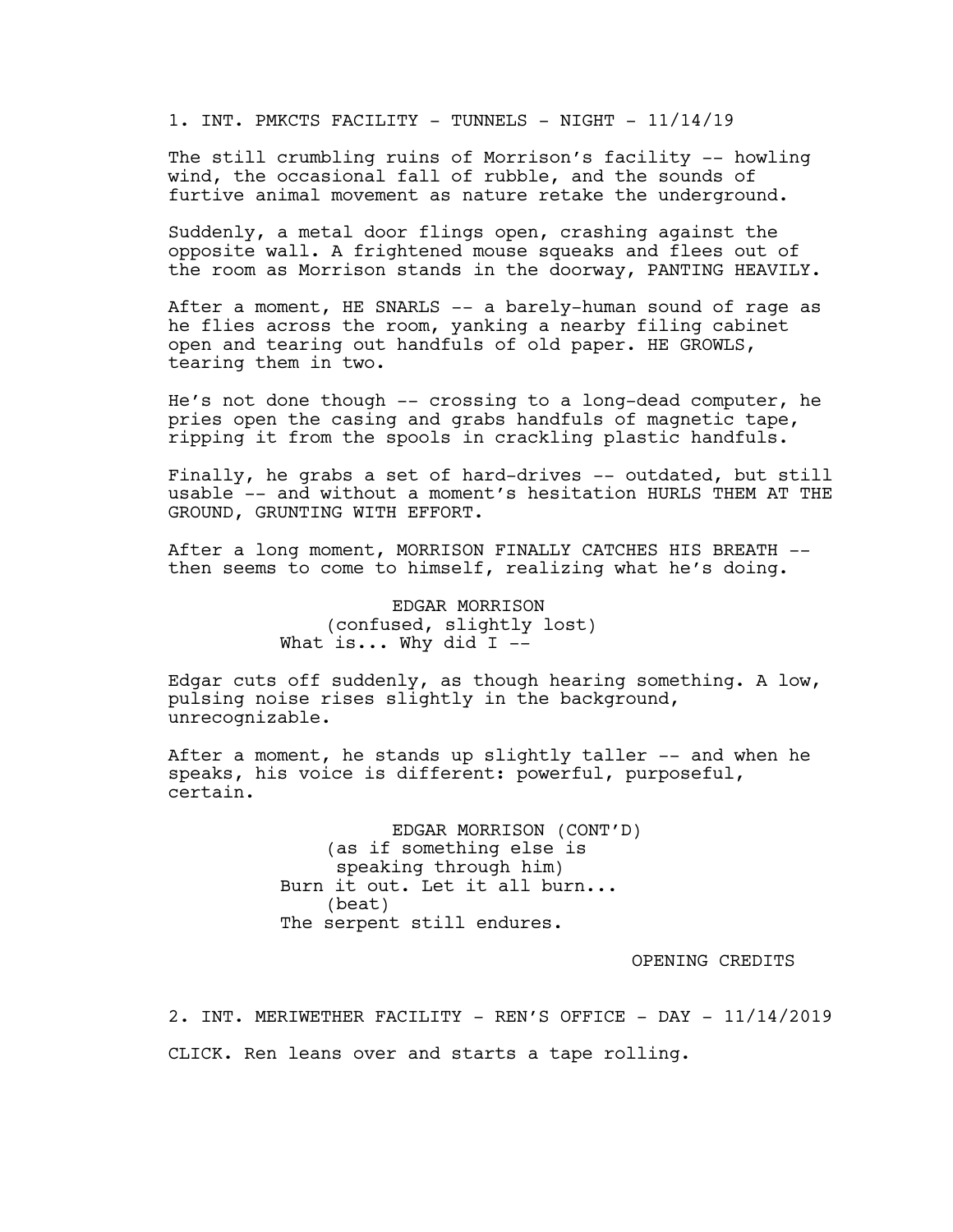REN PARK (slightly distracted, just a formality) I hope you don't mind if I record this? For internal use only, of course.

PETER SLATE (slightly off balance) Yeah... sure thing, Ren.

REN PARK (a little more at ease) So you do remember me... I was worried you'd forgotten.

PETER SLATE (trying to make a joke) Honestly, you're kind of hard to forget.

REN PARK (CHUCKLES, getting down to business) I get that a lot. Shall we begin?

PETER SLATE (a little surprised) Uh... yeah, great.

## REN PARK

(on autopilot) Right: Doctor Ren Park of the Institute for Stellar Propulsion, Heuristics, and Aeronautics, conducing Meriwether clearance interview for Mr. Peter Slate of Des Moines, Iowa. Interview begins. (beat) Can you confirm your name, please?

PETER SLATE (not sure what to make of that) Uh, yes, that's correct.

REN PARK Date of birth?

PETER SLATE (automatic response) April 9th, 1981.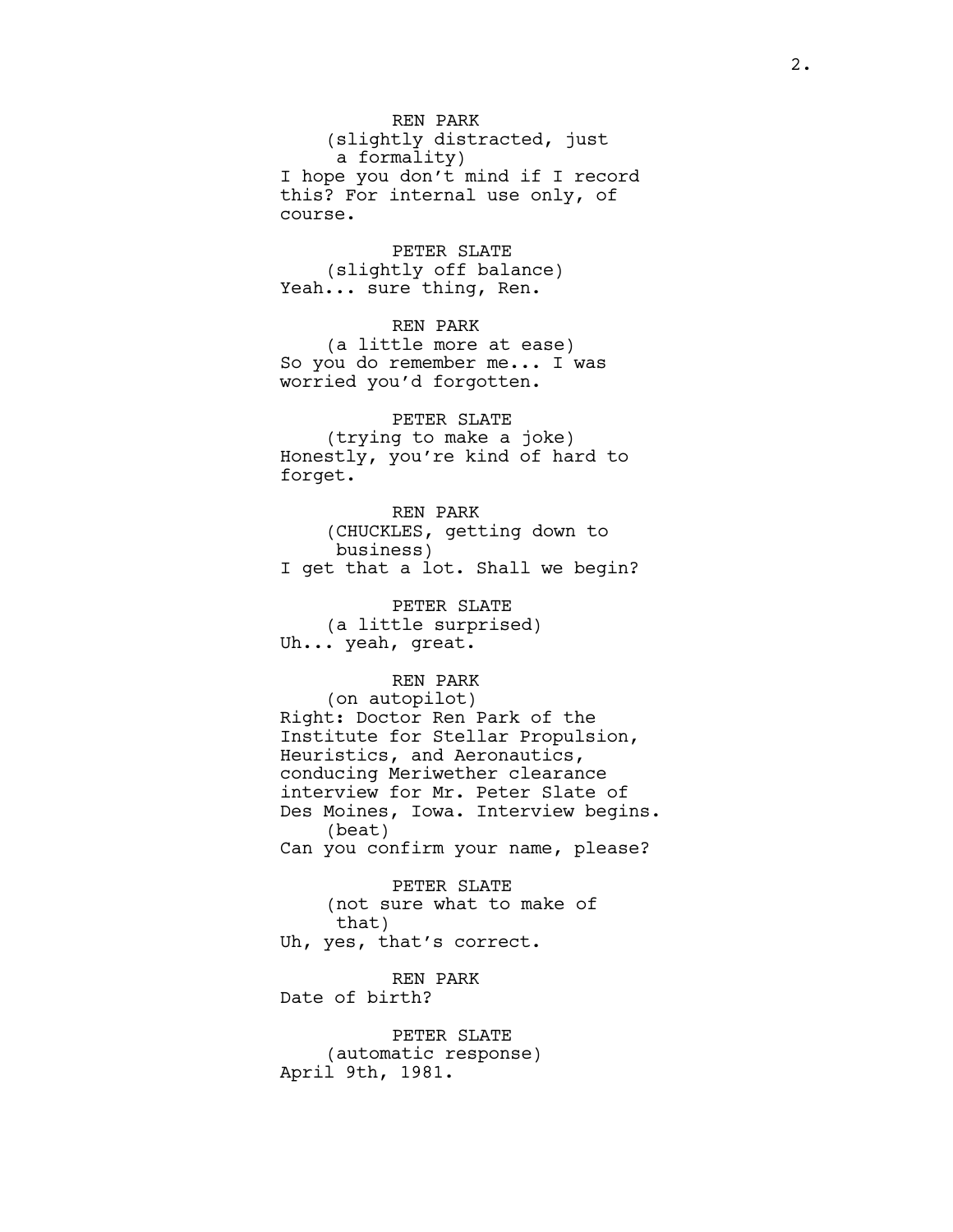REN PARK (continuing down the list) Occupation?

PETER SLATE (not embarrassed, stating facts) Stay at home father, formerly general contractor.

REN PARK (carrying on) Any allergies?

PETER SLATE (suddenly having a thought) Amoxycilin... but Andrew does have a nut allergy. Do you have that written down/somewh--

## REN PARK

(trying to reassure Peter) Don't worry Peter -- Kate already told us. Several times.

PETER SLATE (SIGHS, audibly relaxes) Of course she did.

# REN PARK

(moving on to next item) Any medical history we should be aware of? Histories of certain cancers in your family, major surgeries, that sort of thing?

PETER SLATE (slightly embarrassed) I've got a plate in my right arm - football injury.

REN PARK (immediately interested) Really?

# PETER SLATE

(trying to move on) That makes it sound cooler than it is... I slipped on a patch of ice junior year and never played again.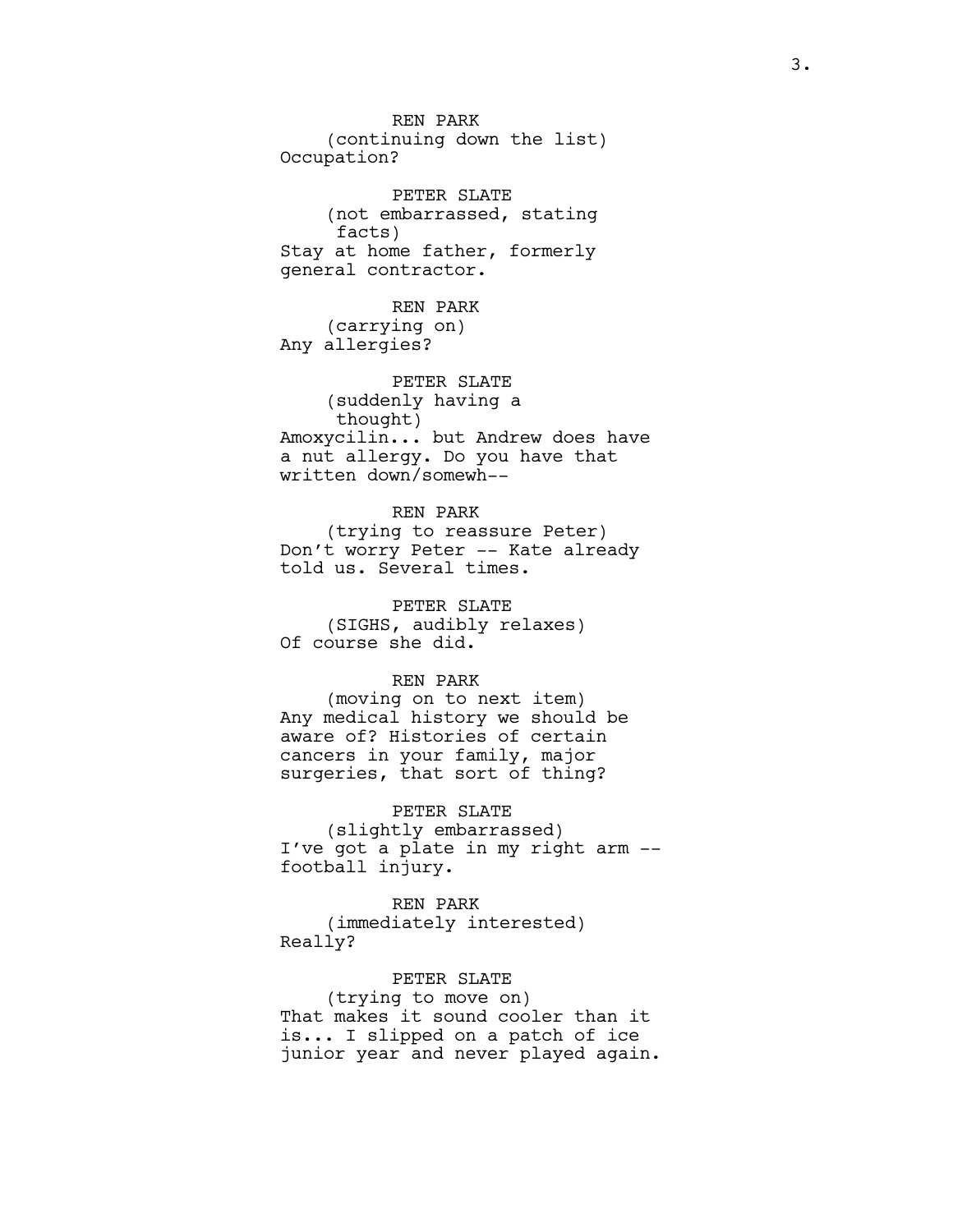REN PARK (shrugging, selfdepreciating) At least you had athletic ability at some point... Some of us weren't so lucky. Just stay away from F-Wing, and you should be fine.

PETER SLATE (slightly concerned) What's F-Wing?

REN PARK Magnetic imaging and radiology... It's all shielded, but you might get your arm stuck to the wall if something breaks.

PETER SLATE (uneasy) I'll... Keep that in mind.

REN PARK (moving swiftly along) To your knowledge, have you or anyone in your family had previous contact with Chief Edgar Morrison of the Oslow County Police Department?

PETER SLATE (a little thrown by the question) Should I know who that is?

There's a sound of movement as Ren glances up from his paper, studying Peter's face. After a moment -- he nods.

> REN PARK (convinced) No, I don't think you should. (beat, closing words) That's all I need Peter... Thank you for your time. Could you please ask Robert to come in?

Peter nods, standing up and beginning to walk towards the door. He stops just as he opens it, something clearly on his mind.

> REN PARK (CONT'D) (confused, slightly formal) Is there something else?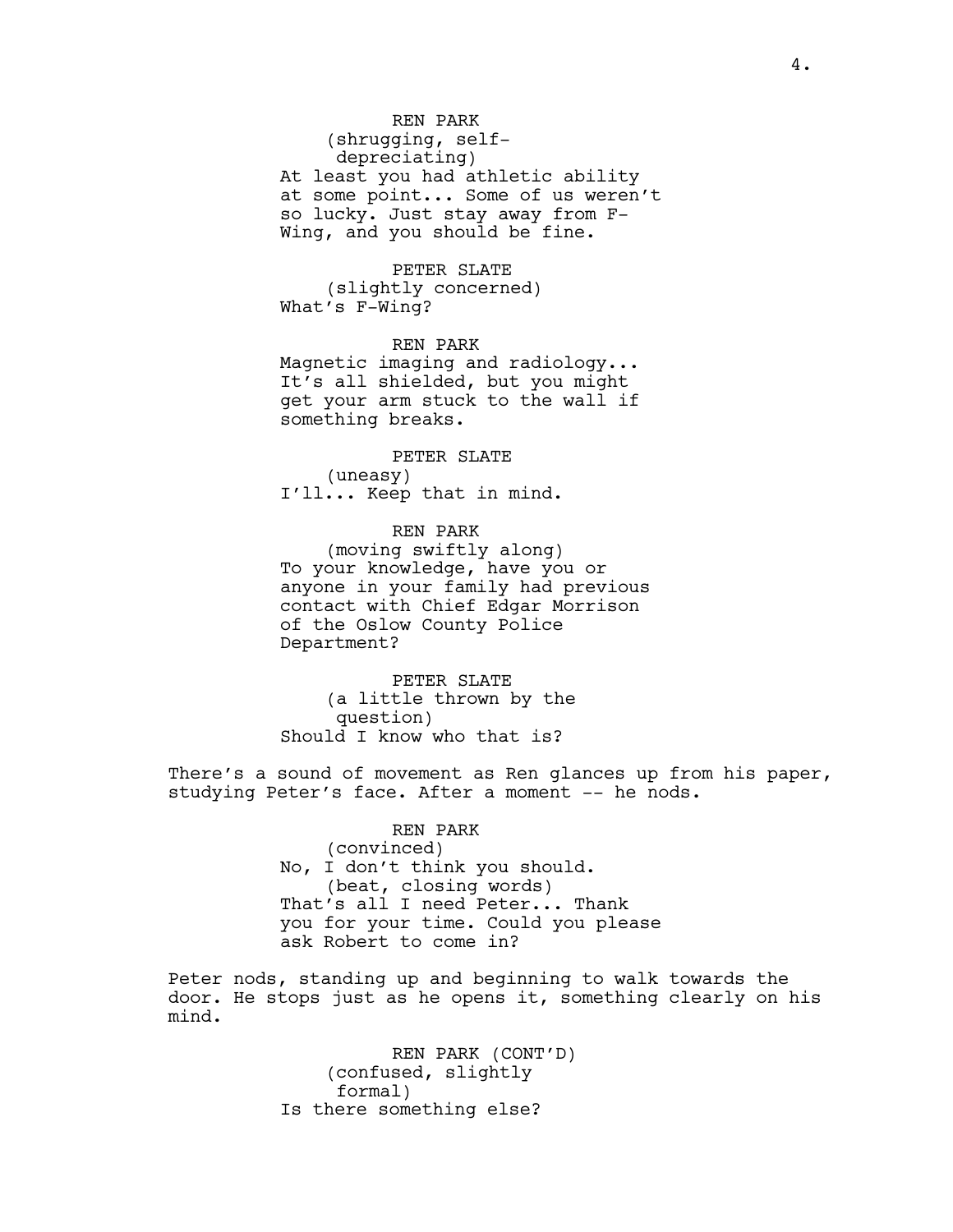PETER SLATE (hesitant, but forceful - concerned) Is Kate going to be safe here? Working with you?

REN PARK Peter, our staff is fully trained to handle any medical/emergency--

PETER SLATE (cutting them off) That's not what I mean. (beat, DEEP BREATH) Is what you're asking Kate to do safe? Is she in danger?

There's a moment of silence -- THEN REN SIGHS, standing up.

REN PARK (stating facts) Mr. Slate... When I found Kate, she was infiltrating an abandoned underground facility to confront a very dangerous man. She was trying to rescue a friend he'd taken captive... Trying, and succeeding, I might add. With my help, but still -- she chose to go down there. She knew the danger. And I think she'd do it again, under the same circumstances. I can't promise you that Kate will be safe... But I don't think anyone can decide that besides Kate. (beat) What I can promise you is that Kate is better off working with us than on her own, even if it doesn't feel like it. And I swear that I will do whatever I can to keep all of you safe... within ISPHA's mission parameters, of course.

CLICK.

3. INT. MERIWETHER FACILITY - MARIA'S QUARTERS - DAY -11/14/2019

(beat) Is that all?

A crackly, distorted audio source -- muffled and distant, like we're listening through a wall.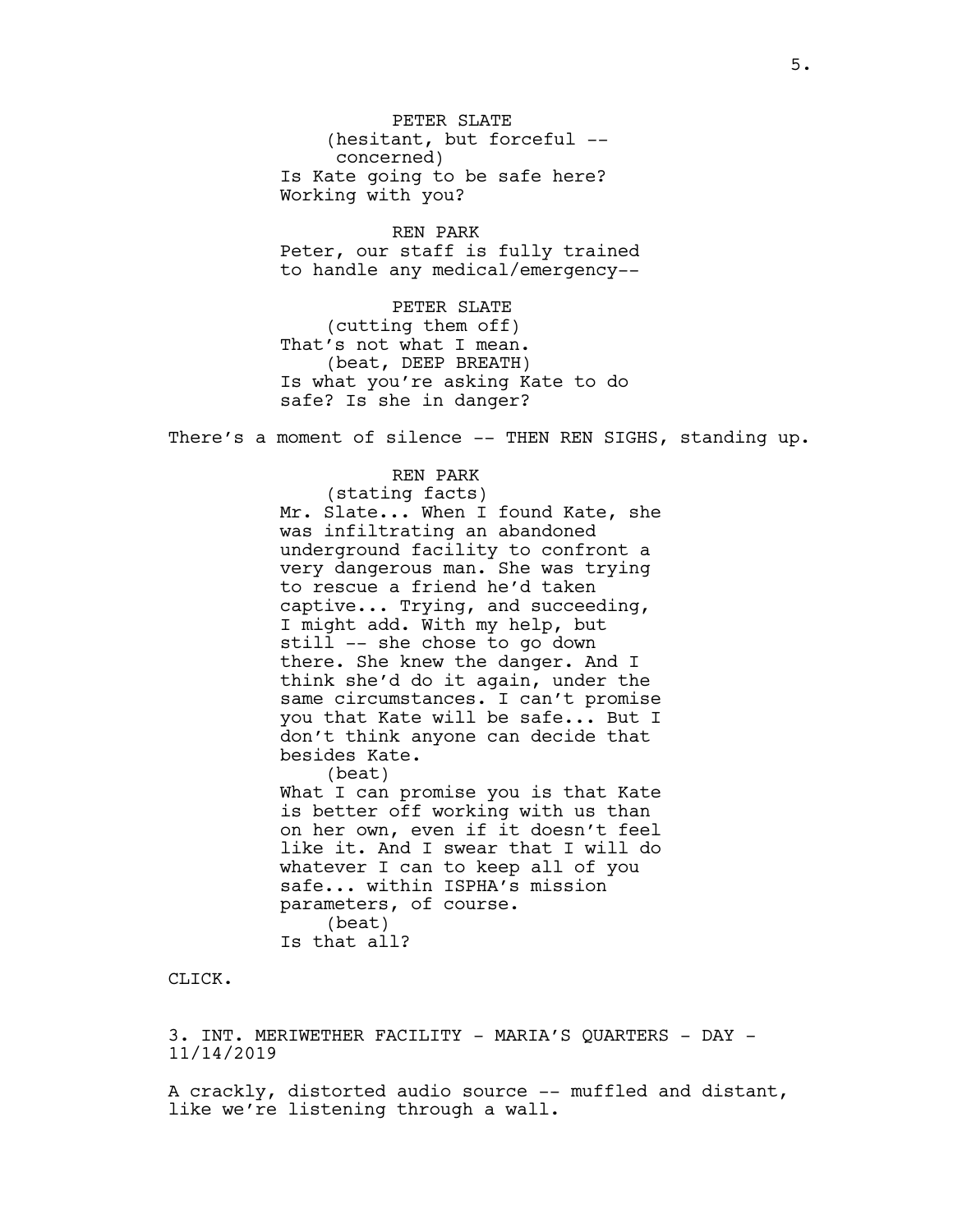It's just clear enough to make out the sound of the electronic lock disengaging and the door swinging open.

> MARIA SOL (exhausted, angry) Home sweet *fucking* home.

Maria throws her bags on the floor, then flops down on the small bed in the corner WITH A HEAVY SIGH. After a long moment, she shifts, pulling her phone out of her pocket.

> MARIA SOL (CONT'D) (after a moment trying) Still no signal. (beat, annoyed) No, I don't want to join "isphaPublic," thank you. (SCOFFS, more amused) God, what's the world coming to when secret research facilities have free wifi?

Switching the phone off, she sets it on her night stand - then GROANS LOUDLY, utterly drained.

```
MARIA SOL (CONT'D)
    (venting)
"Nice easy mission," Ren said --
"Little softball to get you
started," they said... Yeah, tell
that to the zombie cultists chasing
us through the woods. And the fact
they expected me to just carry on
carving shivs to fight them off...
```
MARIA SCOFFS, a mix of disgust and amusement at the disturbing irony of her situation. After a moment...

> MARIA SOL (CONT'D) (more tired) So much for living my own life, huh Anna?

BEEP.

4. INT. MERIWETHER FACILITY - SAM'S QUARTERS - DAY -11/14/2019

CLICK. Sam starts his recorder, settling back into a creaky office chair at his small desk.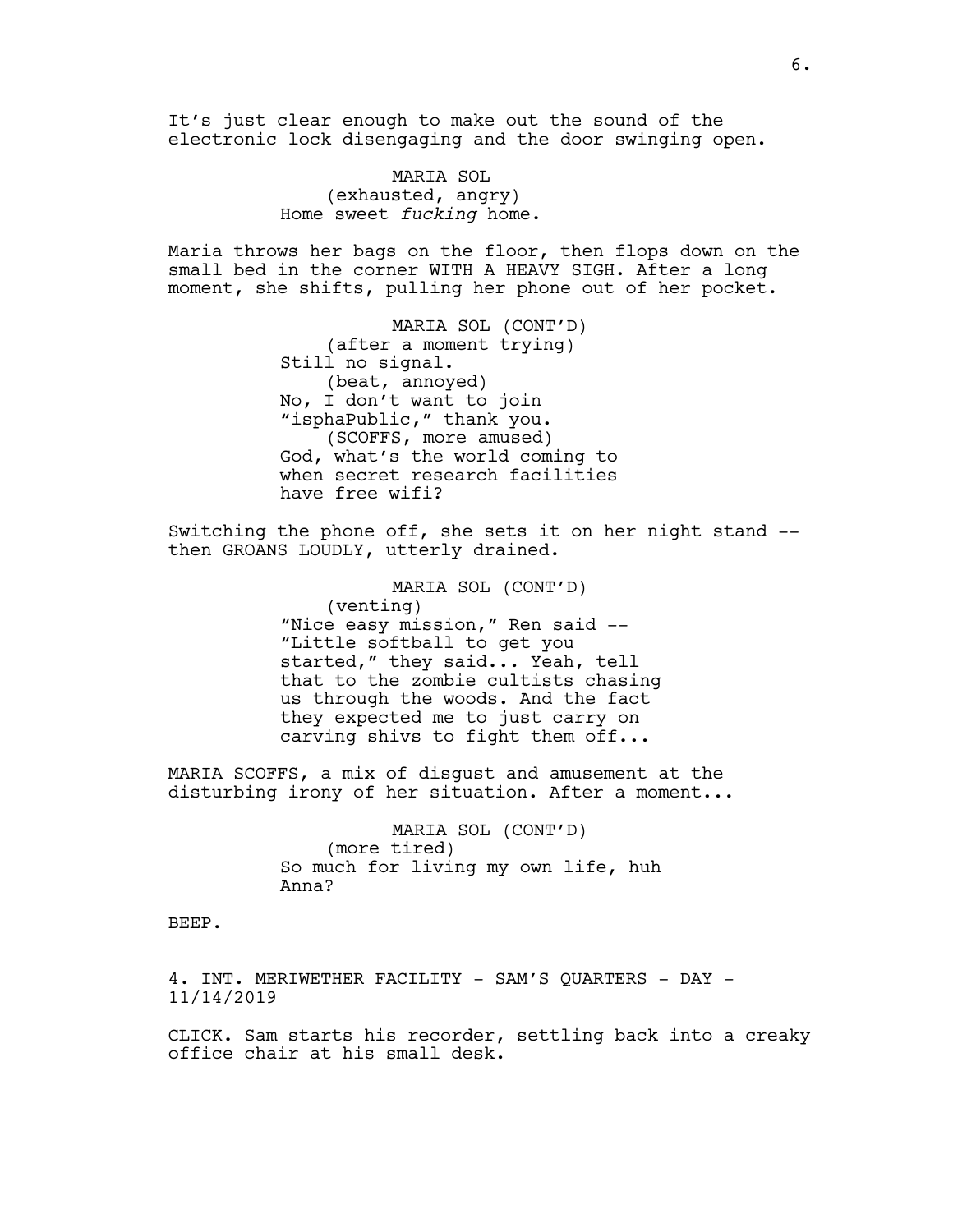SAM BAILEY (exhausted, preamble to bellyaching) Samuel Isaac Bailey, recording for ISPHA internal records - daily log, November 14th, 2019 at 2:21pm Mountain Standard Time. (LONG SIGH) God, I'm still sore. You'd think it would've worn off now were out of that tree, but no -- still feels like I've got a knot in back. And about twelve new scrapes and bruises from all the test they were doing. I don't know how many vials of blood they took before they were convinced I wasn't exposed to the fungus.

(trails off, then gets back on track)

Anyway, I was the last one to clear quarantine, so I'm guessing everyone else is already back in their rooms. They aren't actually too bad... at least, compared to where we spent last night. It looks more like a cheap hotel room than anything else -- except for the windows. Or... lack thereof. Guess I shouldn't be surprised with how far underground we are, but still... after the cabin, it feels more claustrophobic than normal. Even if it is a little bigger than my apartment in Oslow. Swings and roundabouts, I guess.

Sam pauses, then reaches down and picks up a small leather case off the floor.

> SAM BAILEY (CONT'D) (happier) With all that in mind, there is one silver lining to all this. After Jerry and Rob arrived, Ren decided to give me all the recording Anna made while she was working here at Meriwether, in addition to her old tapes. Maybe he thinks it's some kind of peace offering for what he put us through in Pennsylvania. (MORE)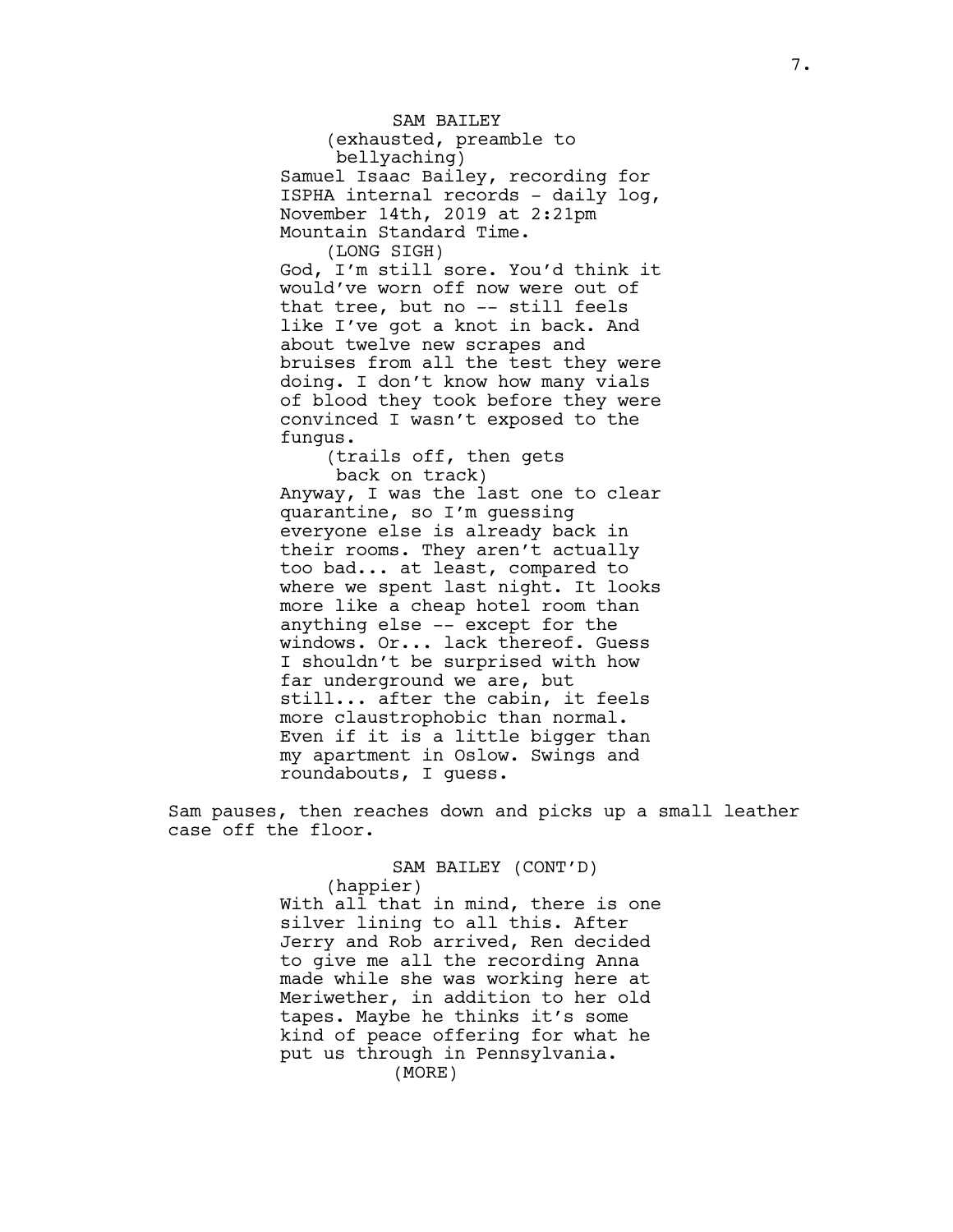Add that to the fact that Maria finally agreed to lend me Anna's old copy of *Udolpho*, and I have the key text *and* all of the tapes for the first time. Which means... (Sam pulls a single cassette out of the case) I can focus on the relevant recordings instead of picking them out at random. Hopefully that'll save me a few grey hairs this time. SAM BAILEY (CONT'D)

With that, Sam feeds the tape into a second player, rewinds a bit, then presses play.

CLICK.

5. INT. MERIWETHER FACILITY - ANNA'S QUARTERS - DAY -09/29/17

The familiar hiss of static, fading out to a room that doesn't sound too different from Sam's -- just a little quieter, without the sounds of distant machinery.

### ANNA SHERIDAN

(just as tired as Sam) And here we are at last... the Meriwether Facility, somewhere in Northwestern New Mexico. I'd be more specific than that, but it wouldn't help -- it's one of those out-of-the-way places so far from the nearest town that you have to find it by coordinates rather than an address. From what Ren's told me, it used to be old industrial metalworks that boomed during World War II and went bust soon afterwards, built on the cheapest land developers could turn around quickly... which turned out to be the middle of the New Mexico desert. When ISPHA bought the place in the 80's, they pretty much gutted the interior before tunneling ten stories down into the rock, making halls, labs, and living quarters out of concrete, stone, and steel as quickly as they could. All of that means my room's a bit Spartan, but since I live most of my life out of a van, I can't really complain. (MORE)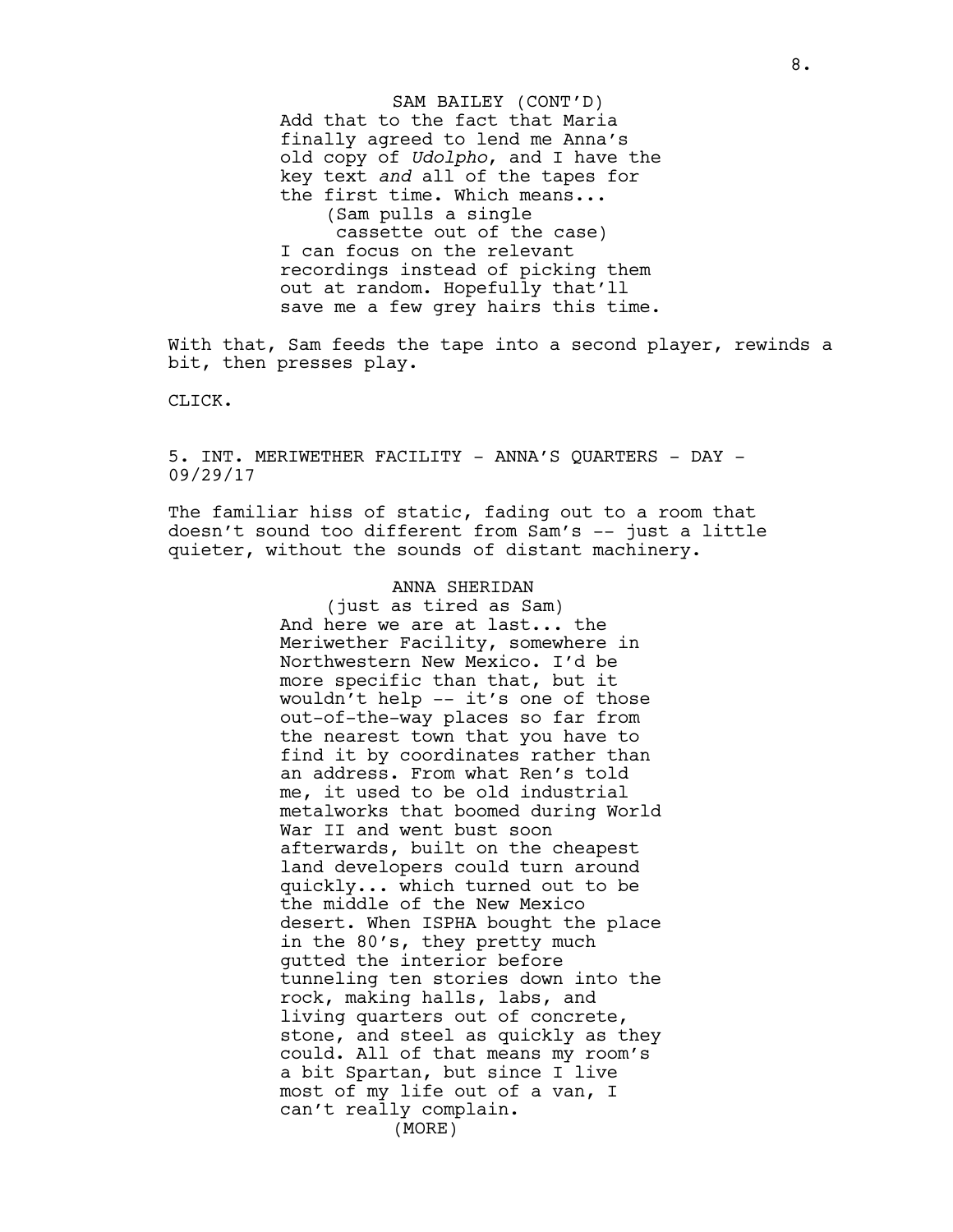# (beat, then slightly sheepish) ANNA SHERIDAN (CONT'D)

I mean, I guess I'm kind of complaining anyways. I really don't think I should be here. Ever since I told Ren about my dreams, he's been obsessed with finding a way of testing them, and he finally forced the issue by inviting me to stay here in exchange for his help with the Beechwood monster. I might have found another way to deal with it, but... well, they had a rather elegant solution, and there's no way I could get access to that kind of tech without them. So here I am: a guest of the Experimental Projects division of the Institute for Stellar Propulsion, Heuristics, and Aeronautics... of Ren and his boss, essentially. You'd think the fact that I'm friends with him would make that easier to accept, but... It doesn't.

> (beat, hushed and secretive)

I don't know -- Maybe it's just the fact that I don't like being cooped up or told where to go, but... I can't help feeling trapped in here. The facility is mostly abandoned, but I feel like I keep seeing things at the end of the corridors that vanish just before I round the corner. And much as I try to ignore it... I'm sure that there are too many shadows in my room when I try to count them.

CLICK.

6. INT. MERIWETHER FACILITY - REN'S OFFICE - DAY - 11/14/19

Ren starts the recorder again. Across the room, someone fidgets in their chair, obviously anxious to get this over with.

> REN PARK (double checking) Alright, that... looks like it's rolling. Can you please confirm your full legal name?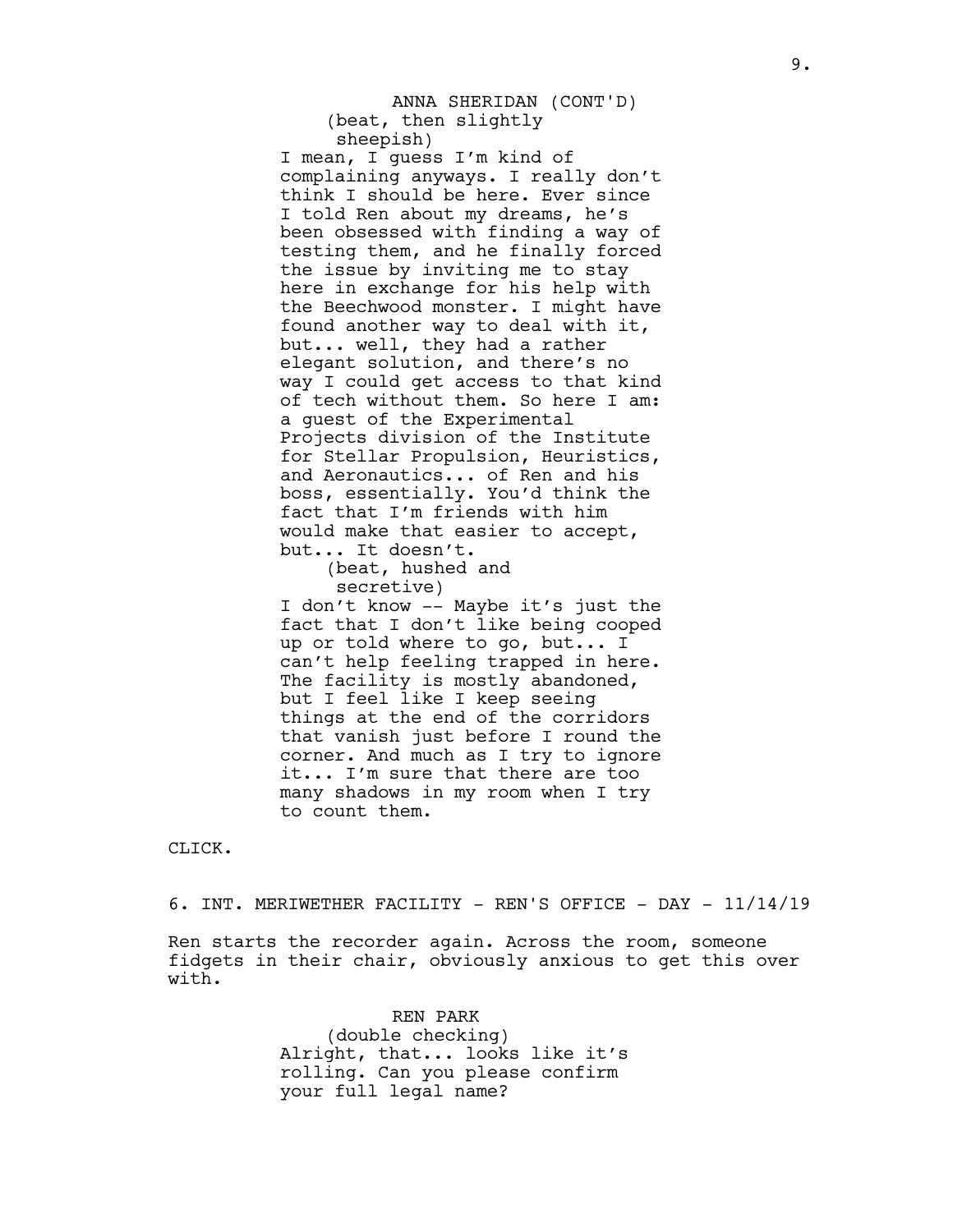ROBERT QUINCY (distracted) Huh? Oh, uh -- Robert Alexander Quincy. REN PARK (nodding, giving his notation) Dr. Ren Park, ISPHA Experimental Projects division, conducting entrance interview for Mr. Robert Quincy. I know you've been through a lot, so we'll try and get this over with quickly, alright? ROBERT QUINCY (not sure what to make of this) Alright. REN PARK Date of birth? ROBERT QUINCY (trying to play along and get this over with) 29 April, 1988. REN PARK Occupation? ROBERT QUINCY Uh... Unemployed, currently. Before that  $--$ REN PARK (not wanting to open that can of worms yet) We'll get to that later. Allergies? ROBERT QUINCY (wracking his brain slightly) Uh... latex and seasonal allergies, but they're both pretty mild. REN PARK (moving on) Anything in your medical history our doctors should be aware of? ROBERT QUINCY

(trying to think) Not that I can think of... (MORE)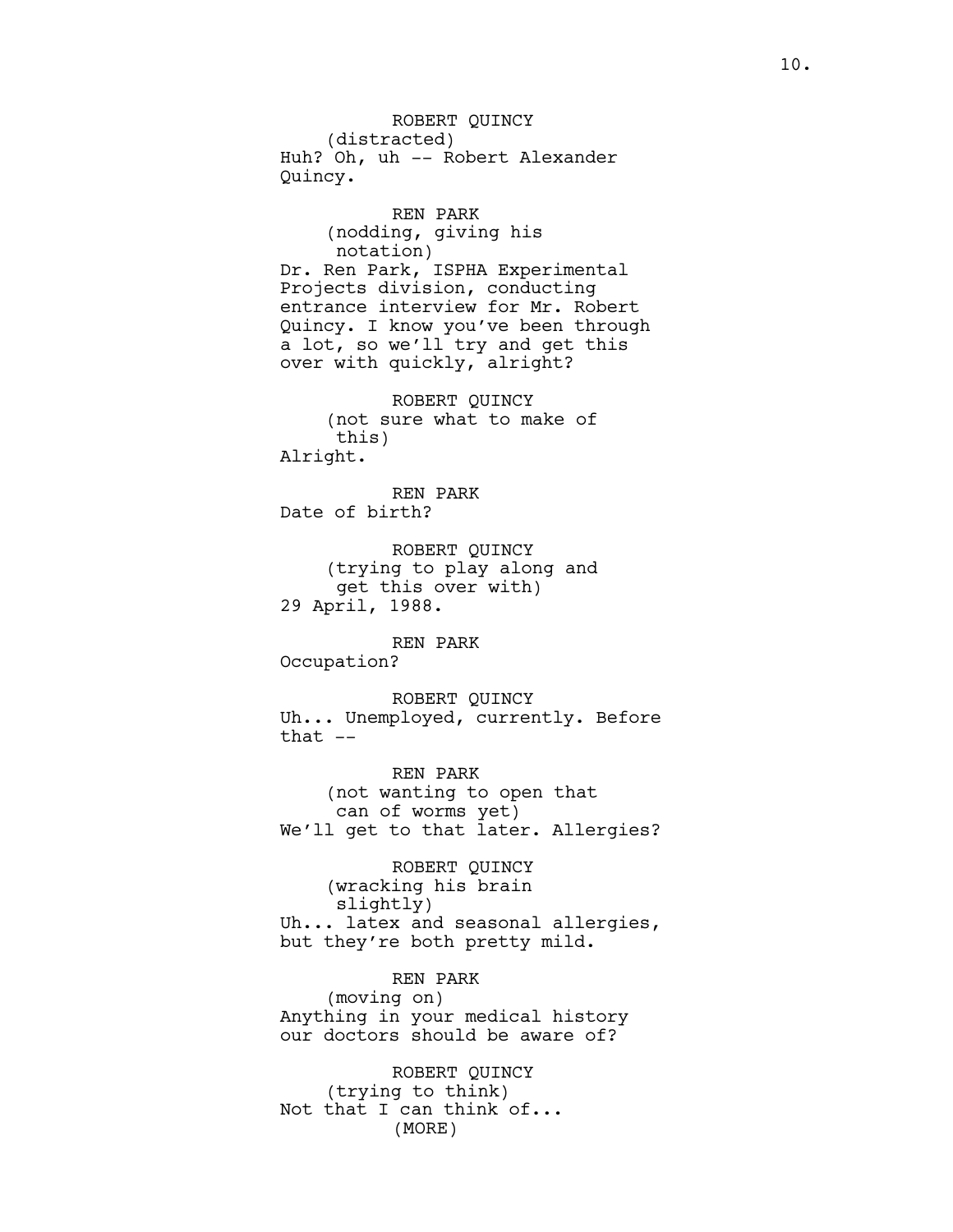I think Bill's family has a history of lung cancer, but -- ROBERT QUINCY (CONT'D)

REN PARK (trying to keep on topic) I already asked Bill, and we have that on file. Now... (beat, reading) To your knowledge, have you or anyone in your family had previous contact with Chief Edgar Morrison of the Oslow County Police Department?

ROBERT QUINCY (beat, taken aback) Why would you need to ask me that?

REN PARK

(can't say) I need an unbiased answer, Rob.

There's a moment's silence, THEN ROB SIGHS, frustrated.

ROBERT QUINCY

(measured response) I worked for Chief Edgar Morrison for nearly ten years. Oslow PD was just about the only department outside Vegas willing to hire a gay couple with little to no experience in law enforcement, and he went to bat for both of us more than once. I trusted him. I respected him. But there were a lot of things I had to overlook to make that work... And then one day...

(beat, struggling

slightly)

One day, Bill told me that Morrison ordered him to make Sam disappear. One of his own officers. Someone I knew. Morrison broke that trust. All the respect I had for him was gone the moment I saw past that facade. If I never see him again, it won't be soon enough.

REN PARK (slightly surprised) While I certainly appreciate the sentiment... (MORE)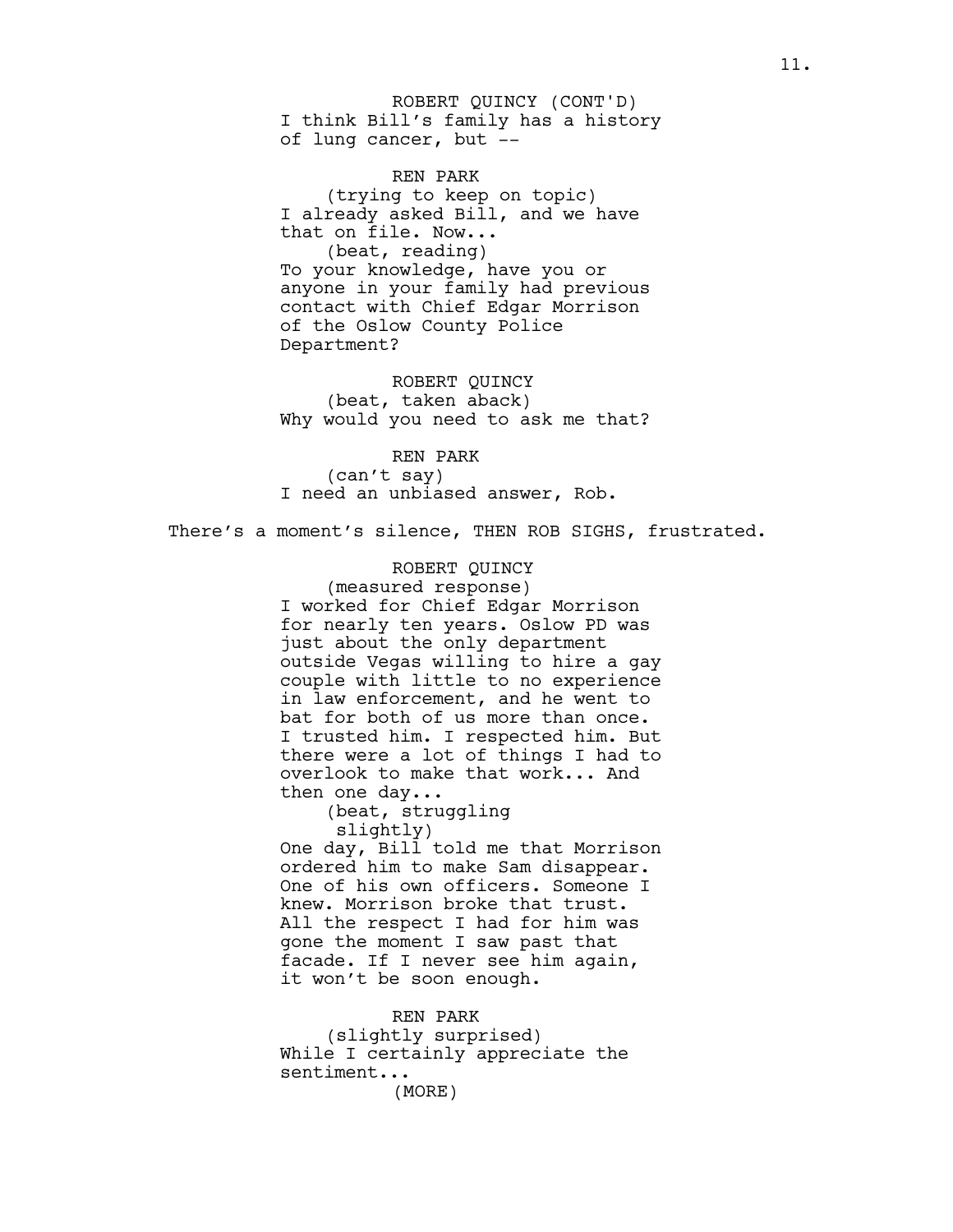I need to know where your loyalties lie with regards to the entire department, not just Morrison. If you were confronted by a fellow dispatcher or an old co-worker about your activities here, do you believe you'd be able to uphold our non-disclosure agreement? If they appealed to you personally?

ROBERT QUINCY (stalling slightly) Are you asking if I'd lie to them?

REN PARK (keeping this close to his chest) Not in so many words.

ROBERT QUINCY (hesitates, uncertain) I would... certainly try to. (beat, not happy with this answer) Yes, I... I think I could. If it meant keeping Bill safe, then... yes. I could lie to them.

CLICK.

7. INT. MERIWETHER FACILITY - KATE'S QUARTERS - DAY -11/14/19

Crackly, distorted audio. The sound of someone unpacking a suitcase is faintly heard as the electronic lock opens across the room. Faint sound of movement as someone turns.

> PETER SLATE (quiet, pained, but full of love) Hiya Katey.

KATE SHERIDAN (noting his volume) Is Andrew asleep?

PETER SLATE (staying quiet) Yeah... He's wiped out from the drive.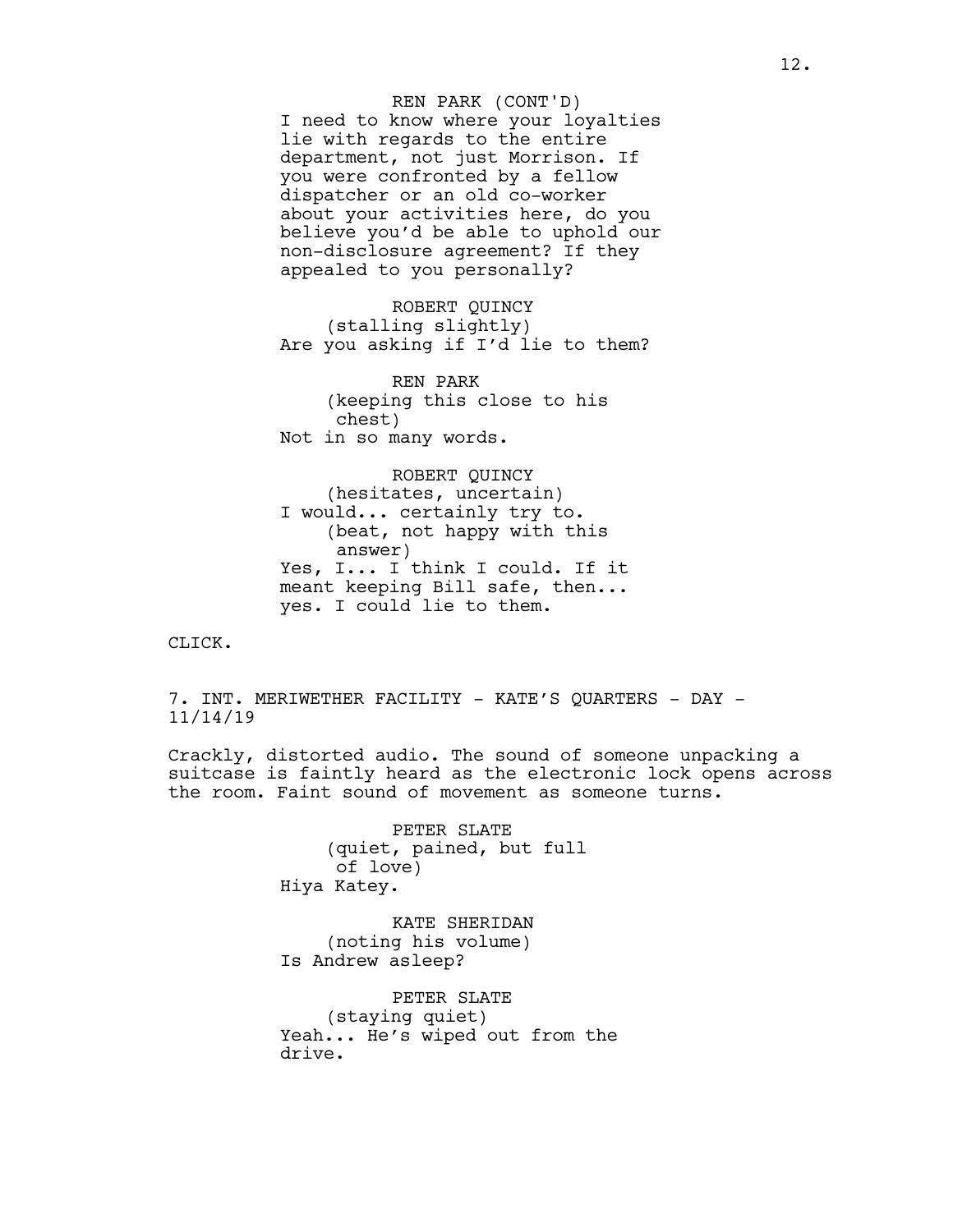KATE SHERIDAN (quiet, tired humor) I know the feeling.

PETER SLATE (checking in) You okay?

KATE SHERIDAN (trying to reassure him) Yeah... I mean, decontamination took way longer than they said it would, and they had to run a whole other set of tests after they saw Sam's bloodwork, so --

PETER SLATE (gently correcting) No, I mean -- are you okay?

Kate hesitates -- THEN SIGHS HEAVILY, sinking onto the bed beside the half-unpacked suitcases.

> KATE SHERIDAN (finally letting this out of the bottle) I don't know. It's... I thought I had a handle on Anna's world, but this? Cults and mushroom zombies and... telepathic warfare? It's all just... (beat, struggling) I don't know if I can do this.

Peter doesn't say anything for a while -- then he sits down on the bed next to Kate and takes her hand.

> PETER SLATE (soft, intimate) If there's anyone who can handle this -- I know it's you. If you still feel like you have to do this... then you can. I know you can. Just -- don't feel like you have to bottle it up anymore. Whenever you need someone to talk to... I'll be here.

KATE SHERIDAN (relieved, feeling the weight of the world slip off her shoulders) And if what I have to tell you about sounds... impossible?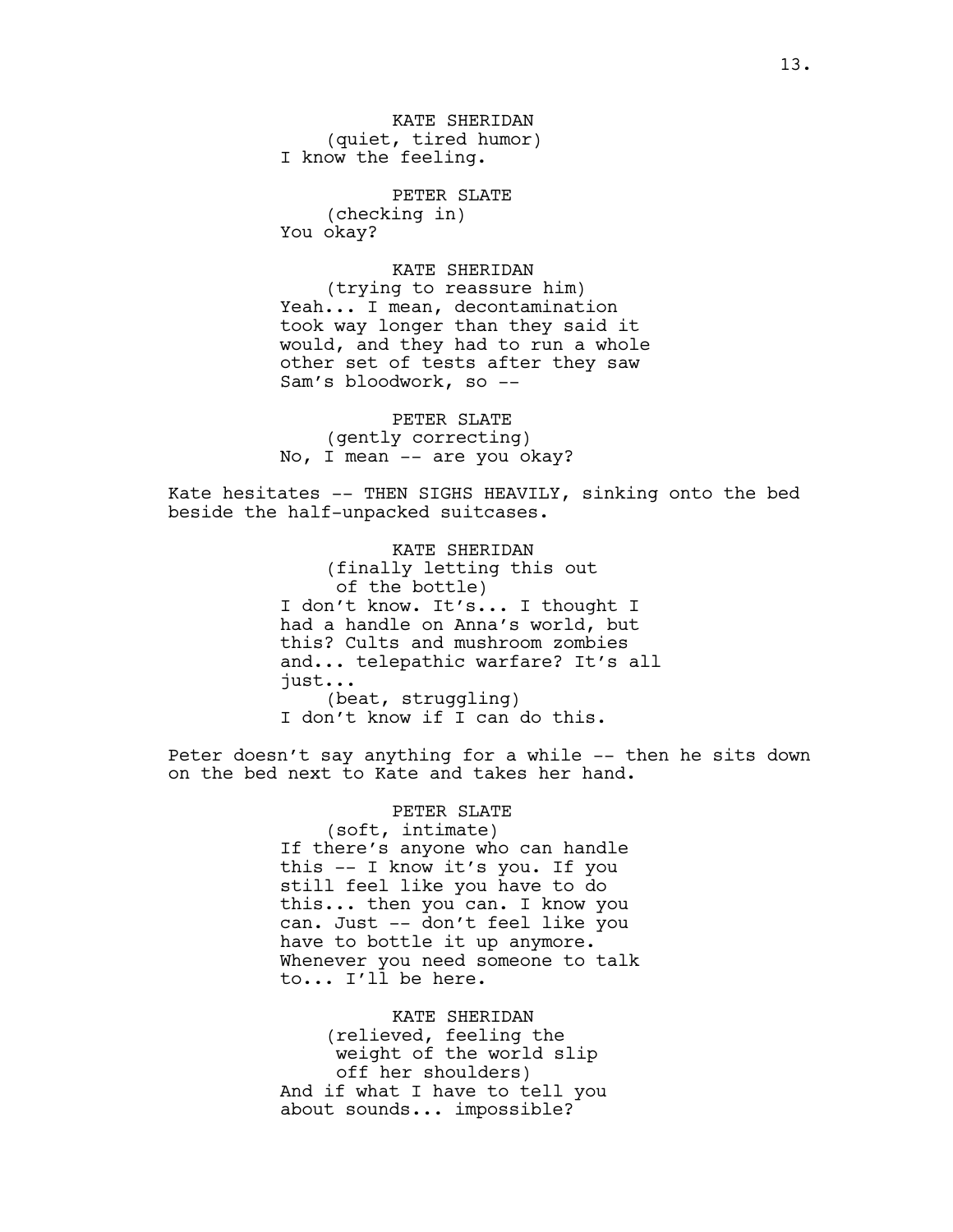PETER SLATE (fondly, reassuring) Then I guess we'll just have to deal with it the same way we deal with everything -- together.

BEEP.

8. INT. MERIWETHER FACILITY - ANNA'S QUARTERS - NIGHT -9/29/17

Close to midnight -- the facility is almost silent, and ANNA'S BREATHING IS HUSHED AS SHE STARTS TO SPEAK.

> ANNA SHERIDAN (trying not to be heard, paranoid) I don't know if it's loud enough to be picked up on the recorder, but... I just heard something move out in the hall. It's almost midnight, and I'm supposed to have this wing to myself -- so there shouldn't be anyone else out there. I haven't been able to get to sleep, but I was just starting to doze off when I heard... (trails off, realizing, slightly embarrassed) Saying it out loud... it may be possible that I just -- imagined it. That I was dreaming and scared myself awake. If I'm actually awake right now. Guess I'll just have to check the tape in the morning to see if this is still--

A faint sound of hissing movement comes from the other side of the door: like rough fabric being dragged along the floor.

> ANNA SHERIDAN (CONT'D) (more paranoid, hushed) Okay, I definitely didn't dream that. There's someone out in the hall -- or some*thing*.

Anna stands up from her bed and crosses the room, picking up a small plastic key-card from the night stand. She slides it through a magnetic card reader next to the door, then grabs the handle. The door rattles... but it doesn't open.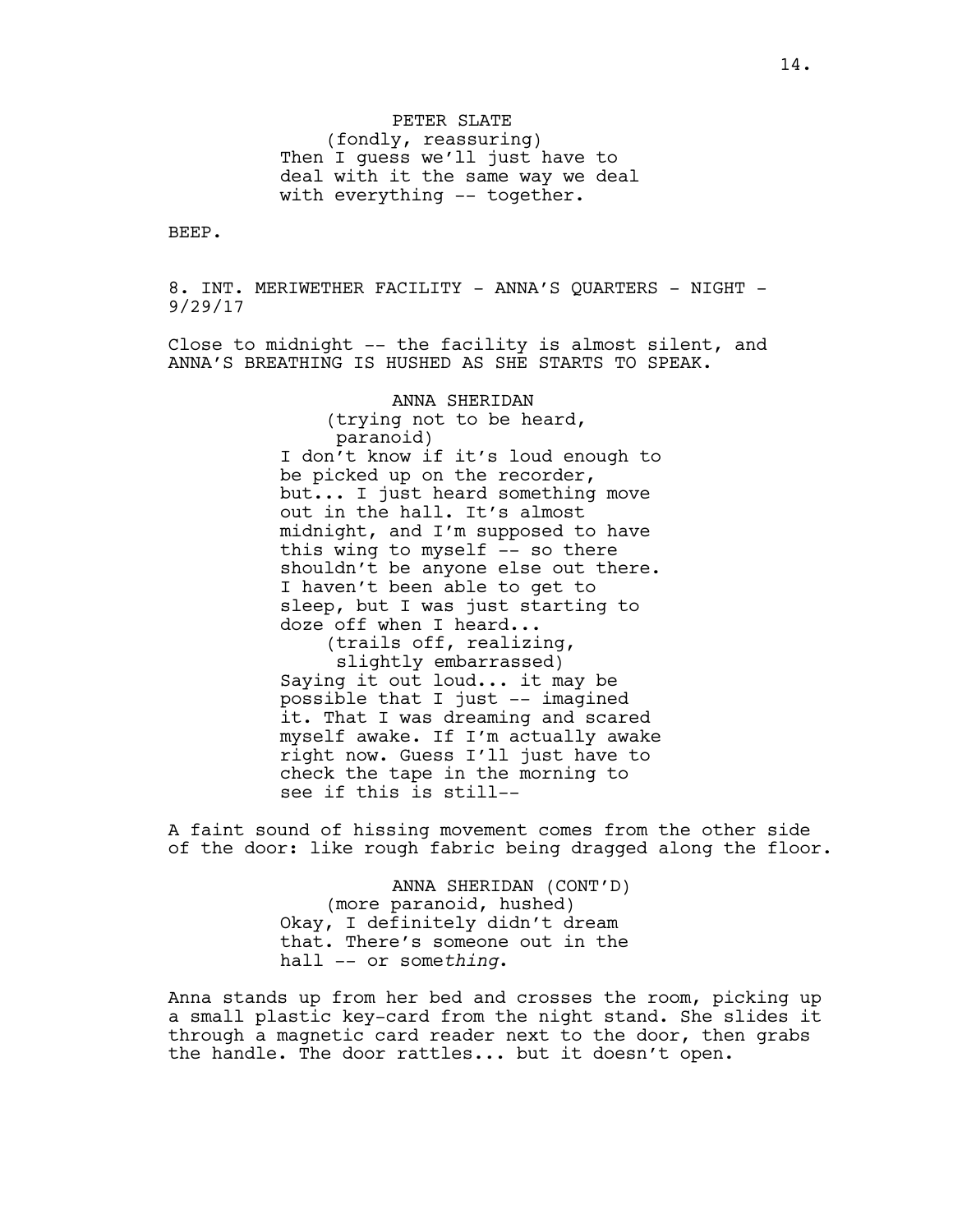ANNA SHERIDAN (CONT'D) (quiet, growing concern) What the hell?

She swipes the card and tries the door again. Still nothing.

ANNA SHERIDAN (CONT'D) (growing claustrophobia) Okay... my key card isn't working. I'm locked in. Ren said they wouldn't... (trails off, realizing something) Goddamnit, Ren.

Anna moves over to the small wall-mounted intercom, typing in a number on a small keypad before pressing the talk button.

> ANNA SHERIDAN (CONT'D) (irritated, into intercom) Ren? Ren, are you still awake? Is this you?

Anna waits a moment, but there's no reply. Confused, she presses the talk button several times... but the unit doesn't make a sound.

Growing more worried by the second, Anna tries turning on the lights in her room, but that switch just clicks uselessly as well.

> ANNA SHERIDAN (CONT'D) (growing worry) The power's out. That's... not great. But I'm sure they'll turn it back on before--

The sound of movement out in the hall cuts her off -- closer and louder, almost sounding like a hissing creature.

> ANNA SHERIDAN (CONT'D) (whispered, suppressing fear) Shit.

Moving as quietly as she can, Anna crosses back to her night stand and grabs her cell phone, switching it on with a click. She taps a few times and begins to dial a number. It rings for a moment before...

> REN PARK (O.S.) (through phone, sleepy) Anna? What time is it?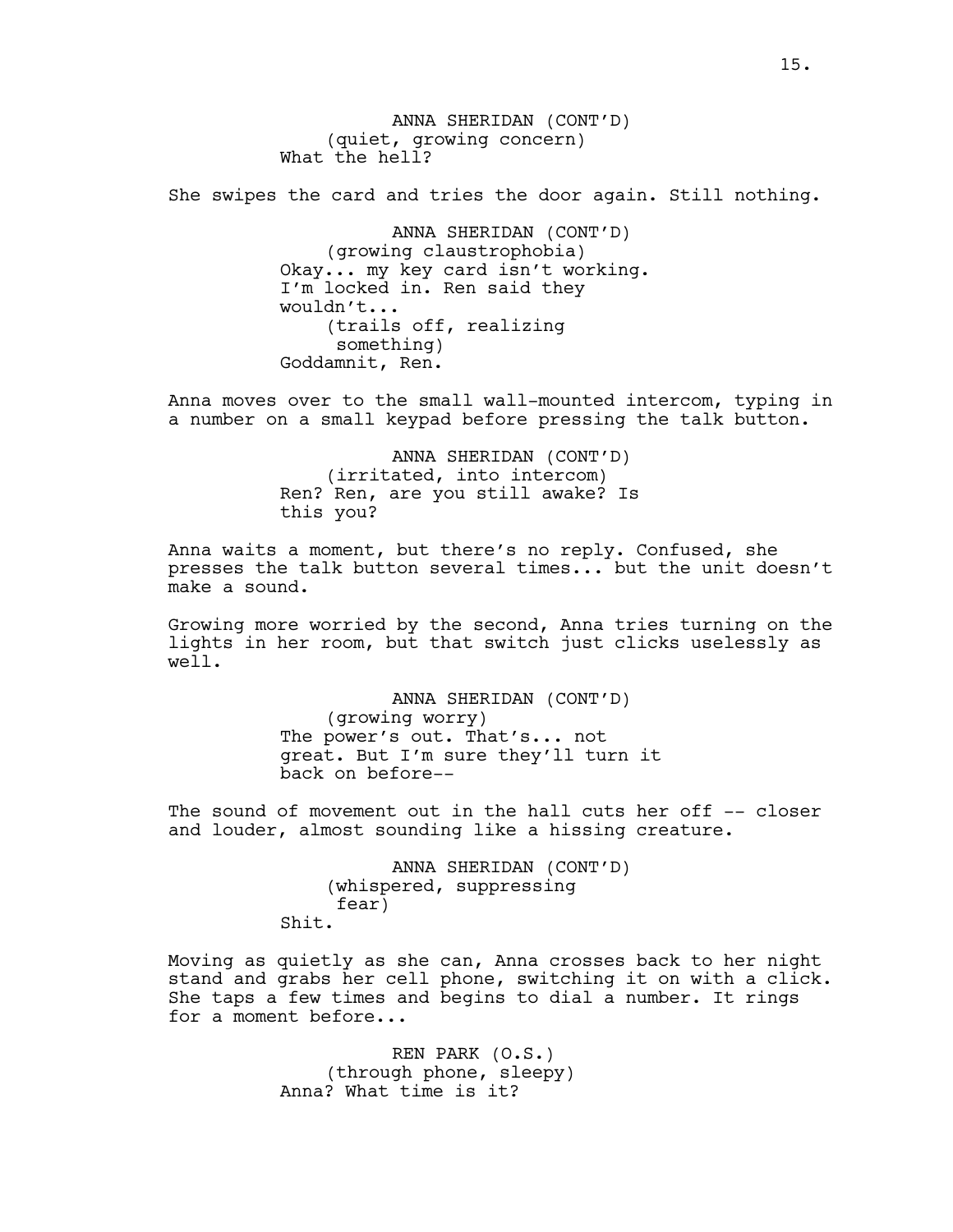ANNA SHERIDAN (into phone, still quiet) Ren, listen -- I'm locked in my room, and I think there's something outside.

REN PARK (O.S.) (worried, waking suddenly) What? (realizing something) How are you calling me? Cell phones aren't supposed to work down here.

ANNA SHERIDAN (hushed, urgent) Ren, nothing's working the way its supposed to right now.

REN PARK (O.S.) (that got his attention) What?

ANNA SHERIDAN The power's out in my room. The lights, the intercom, the door... they're all broken.

REN PARK (O.S.) (falling back on scientific objectivism) That... Anna, that isn't possible. The facility has three redundant power systems and battery storage for two days minimum. It can't just go out.

ANNA SHERIDAN (exasperated) Well then you try it!

On the other side of the phone call, the faint sounds of movement and footsteps can be heard as Ren crosses to his intercom.

> REN PARK (O.S.) (to intercom) Engineering? (beat, listening) Ren Park to engineering, come in. Reggie, are you there? (click button a few more times, to Anna) You're right... it's dead here too.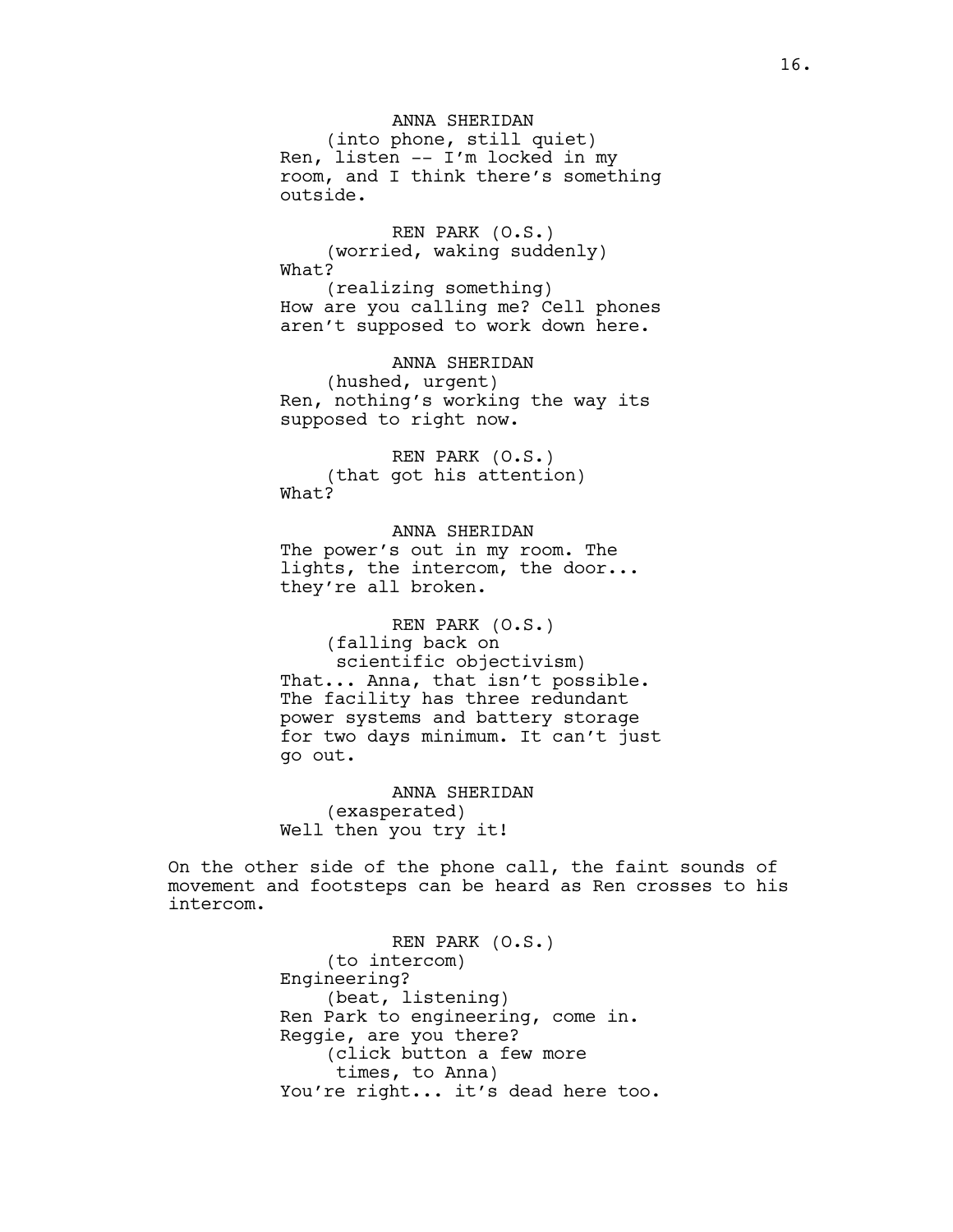ANNA SHERIDAN (growing worry) So you're locked in?

REN PARK (O.S.) (not worried) No, thankfully... the lock on my door broke last week, and maintenance hasn't gotten around to fixing it.

ANNA SHERIDAN (glimmer of hope) Can you get down to engineering from where you are?

REN PARK (O.S.) (trying to remember facility floor plan) I believe so... I don't think there are any locked doors between here and the server room, if I take the access tunnel. I should be able to cycle the power from there.

The sound behind Anna's door grows louder, as if whatever's out there can hear her. She goes absolutely still for a moment -- then whispers...

> ANNA SHERIDAN (quiet, nervous) Ren -- please hurry.

Ren doesn't reply, but his footsteps can be faintly heard over the open phone line. They echo in the long, empty corridors, then clatter down a snort metal ladder as he makes his way down to the lower levels of the building.

Finally...

REN PARK (O.S.) (hushed, clearly freaked out by the quiet emptiness of the place) Alright... I'm at the door to the server room.

ANNA SHERIDAN (sudden horrible realization) It doesn't need a key card, does it?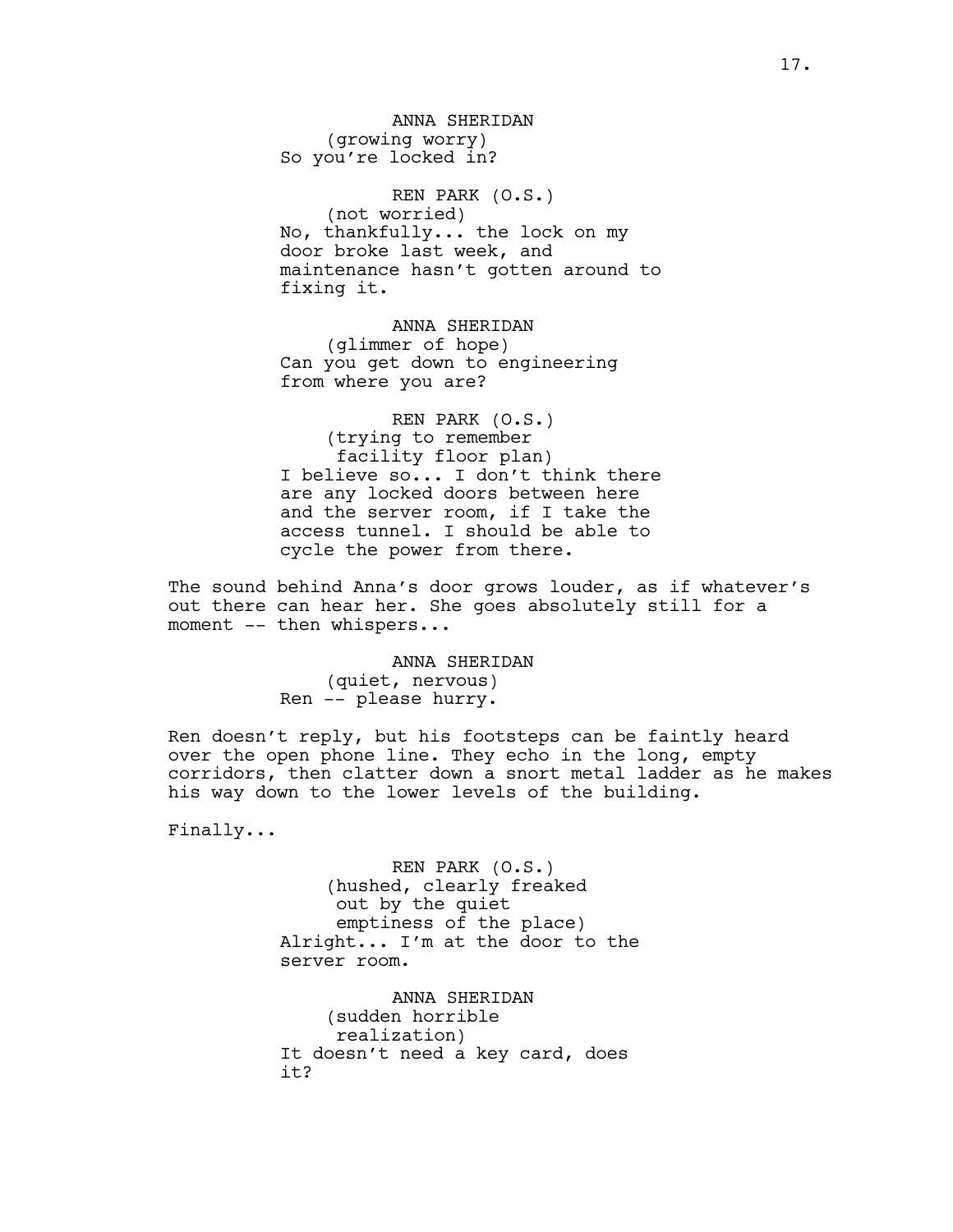REN PARK (O.S.) (reassuring her) Thankfully not... just a good old fashioned tumbler lock. ANNA SHERIDAN (surprised) Really? REN PARK (O.S.) (somewhat amused) Didn't used to be, but last year the server went down, and we all realized how stupid it was to keep the command terminals behind a door that needed a network connection to open. Ended up having to cut our way in with a blowtorch.

On the other side of the phone call, we hear Ren fit the key into the lock, then push the door open.

> REN PARK (O.S.) (CONT'D) (calling out into the server room) Reggie? Are you in here -- Huh. That's weird.

ANNA SHERIDAN (concerned) What is?

REN PARK (O.S.) (confusion and concern) The server's still powered on. I guess the backup power is working - just, only in here.

ANNA SHERIDAN (trying to move this along) Can you get it working out here? It's getting seriously paranoic where I'm at.

REN PARK (O.S.) (remembering why they're here) Right... just a mo.

Ren crosses to the main computer terminal and types in a few lines of commands. The sound outside Anna's room grows louder as he does, like it's pacing right outside her door.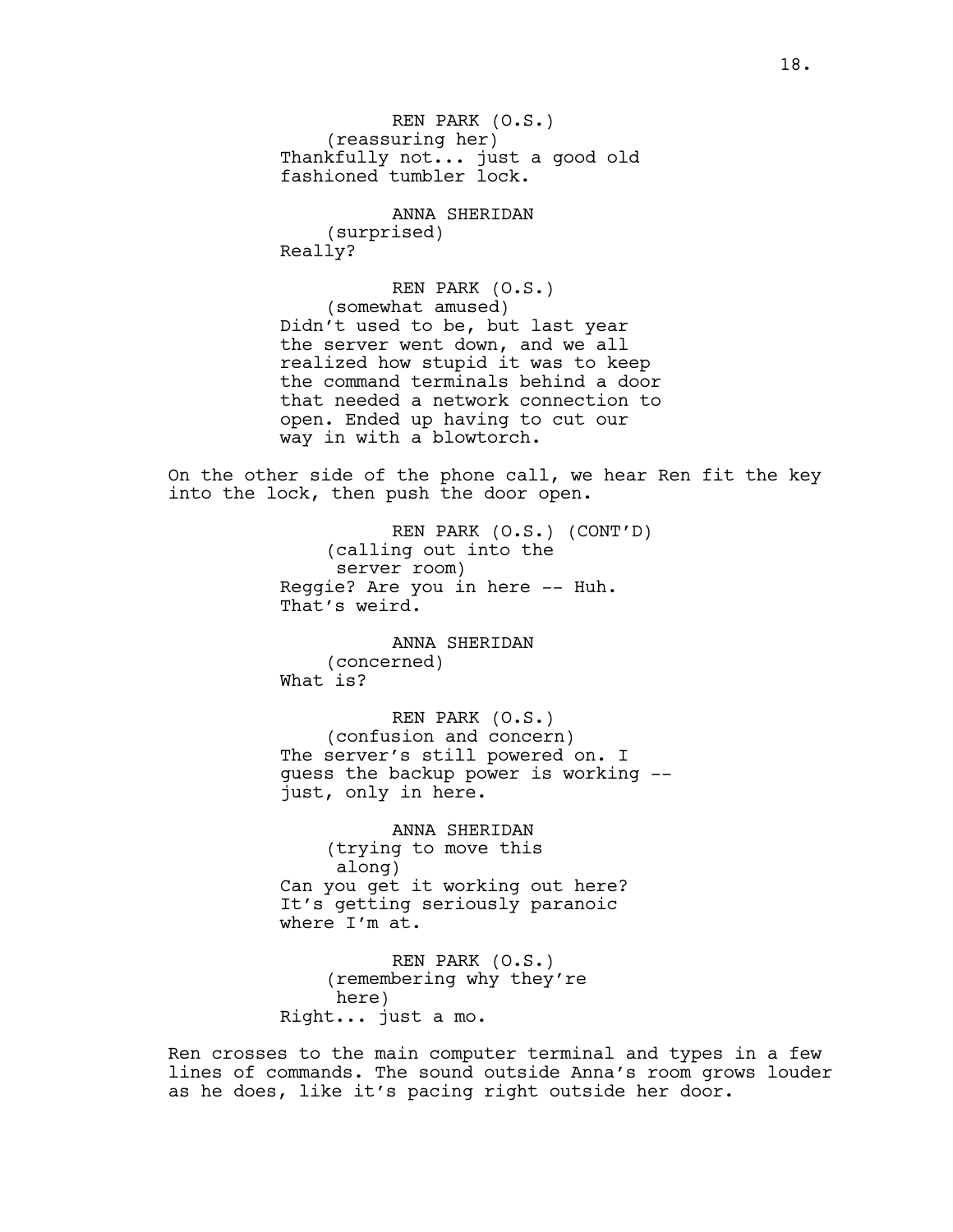ANNA SHERIDAN (just about to scream) Ren...

Ren hits enter, and there's a sudden pop and buzz as the lights in Anna's room switch on.

> REN PARK (O.S.) (sounding rather pleased with himself) Alright -- power restored and systems rebooting from last saved state. "You are now free to move about the cabin."

Anna doesn't reply, instead swiping her key card and rushing out into the hall, ready for a fight.

9. INT. MERIWETHER FACILITY - CORRIDOR - CONTINUOUS

The wind whistles slightly in the empty passage... but the sound of movement is gone. Anna is alone.

> ANNA SHERIDAN (confused) There's... there's nothing here.

A moment later, the facility intercom crackles to life, and Ren's voice echoes through the hall.

> REN PARK (O.S.) (official) Reginald Smith, Reginald Smith, please report to server room alpha for your scheduled shift -- Reginald Smith, please report to server room alpha.

The announcement echoes for a few seconds... But there's no sound of a reply. After a moment of waiting...

> REN PARK (O.S.) (CONT'D) (badly masked worry) Technician first class Reginald Smith, please respond.

No answer but the echoes, and a cold draft from down the hall.

CLICK.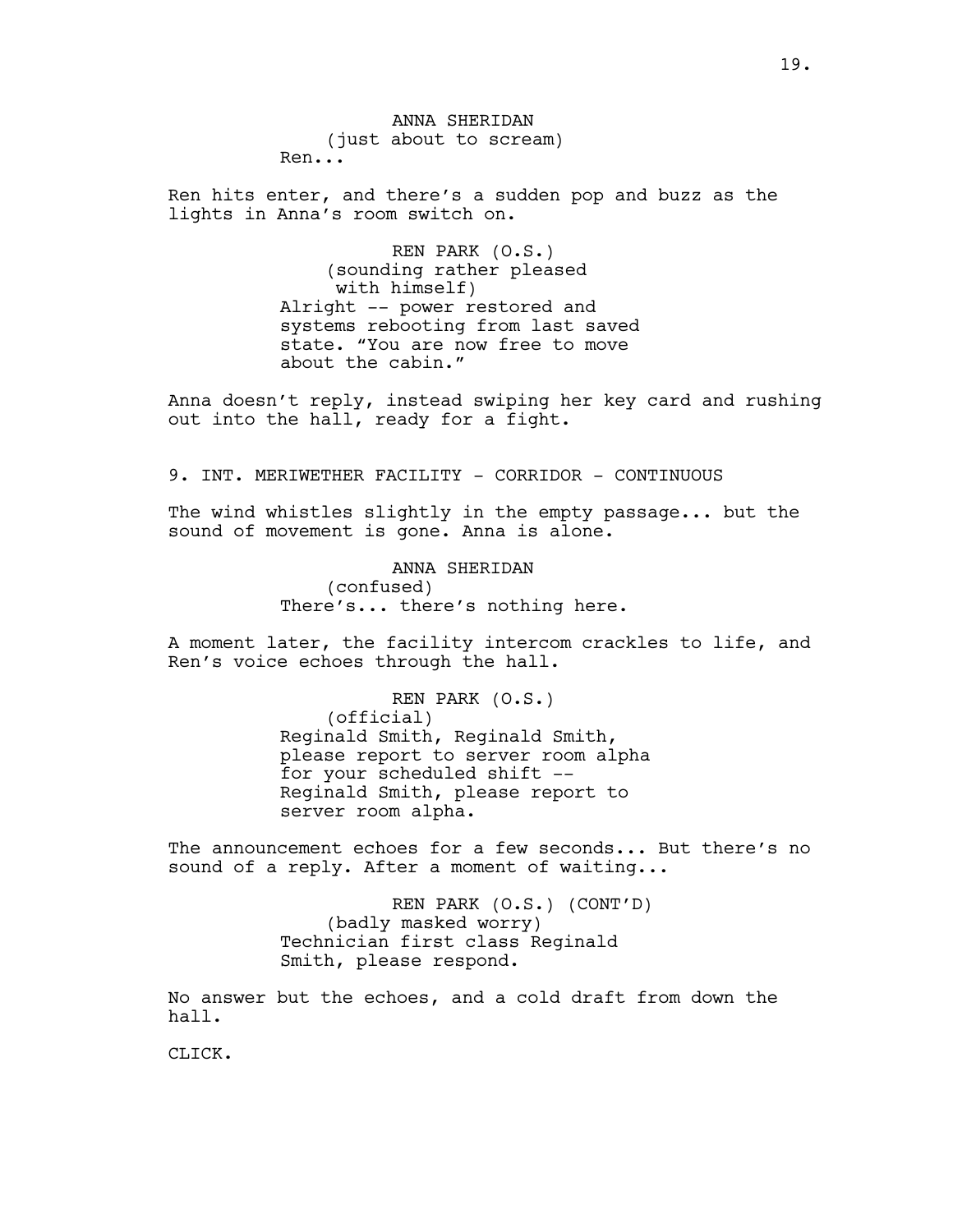Ren starts his recorder a third time as he settles back into his chair.

> REN PARK (obviously a little offbalance from something) Uh... Right. Okay. Let's get started then: Dr. Ren Park, conducting Meriwether entrance interview for Jerry Price of Oslow, Nevada. Interview begins.

JERRY PRICE (short, tense) About time.

REN PARK

(trying not to snap back) Yes -- sorry about the wait. Again. Can you please confirm your name, for the record?

JERRY PRICE Last time I checked.

REN PARK (trying to rush through this) Great. Date of birth?

JERRY PRICE October the 23rd, 1985.

REN PARK (taking a note) Occupation?

JERRY PRICE (brusque) Sole proprietor of Oslow City Auto Repair and Towing.

REN PARK (pushing on) Allergies?

JERRY PRICE

No.

REN PARK (almost pushes for more detail, doesn't) (MORE)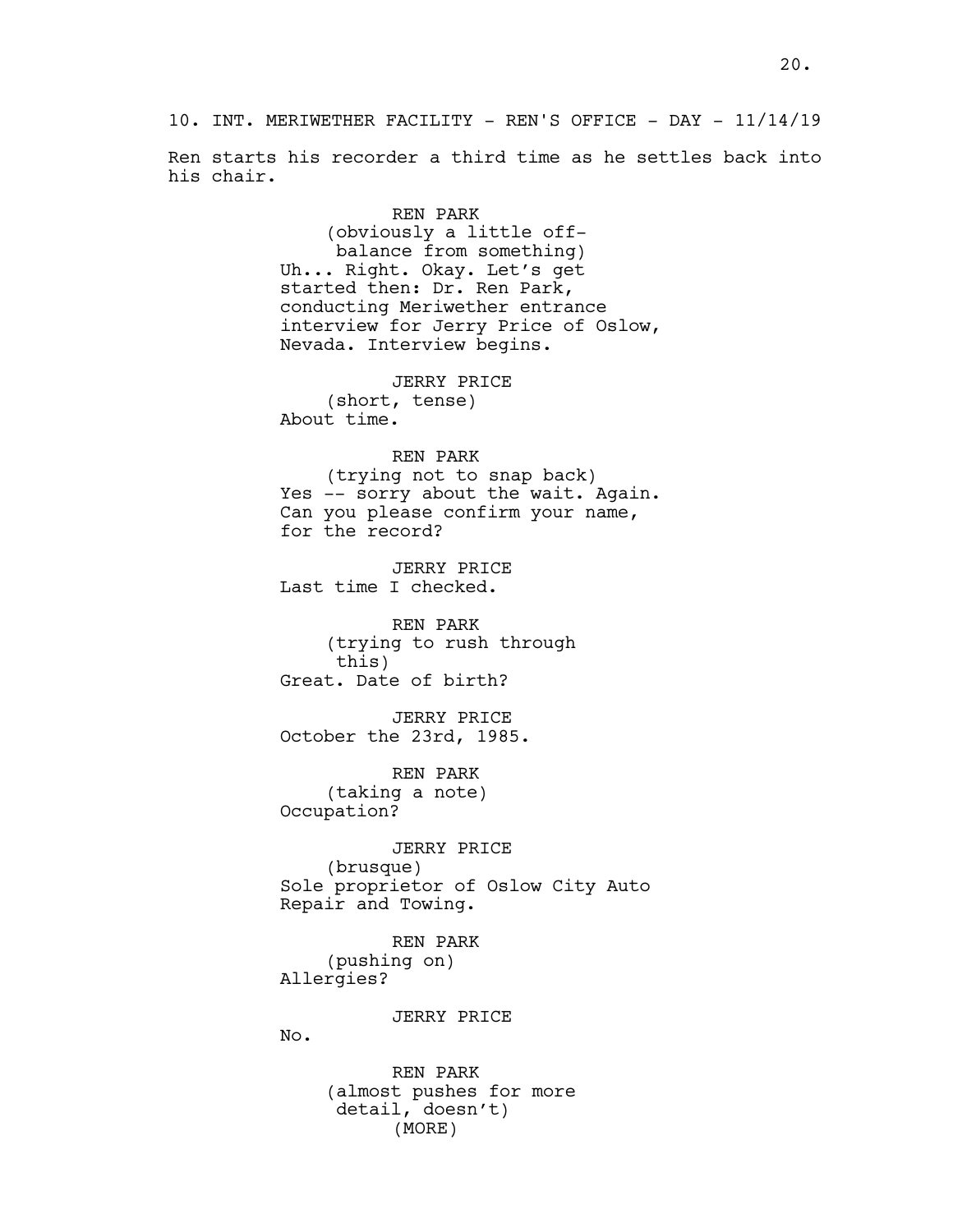Anything in your medical history we should know about? REN PARK (CONT'D)

JERRY PRICE Nothing I want to tell you about.

# REN PARK (tries to move past that, can't) Mr. Price, I understand why you might be hesitant to trust us --

JERRY PRICE (undisguised contempt) This isn't hesitation. I don't trust you.

## REN PARK

(trying to undermine that) And yet you went with our operatives when they collected you.

# JERRY PRICE

(holding firm) I went with Rob. He was in no state to go off anywhere with anyone, but he refused to stay when they told him you had Bill.

## REN PARK

(deflating slightly) Ah. Right. Still, I'm sure you can see you're both safer here than in/Oslow--

## JERRY PRICE

I really don't see how you can come to that conclusion. At least in Oslow, there are people who would notice if we went missing.

### REN PARK

(trying to get back on topic)

On that subject -- just one last question. To your knowledge, have you or anyone in your family had previous contact with Chief Edgar Morrison of the Oslow County Police Department?

### JERRY PRICE

(no hesitation) Yes. You already know that.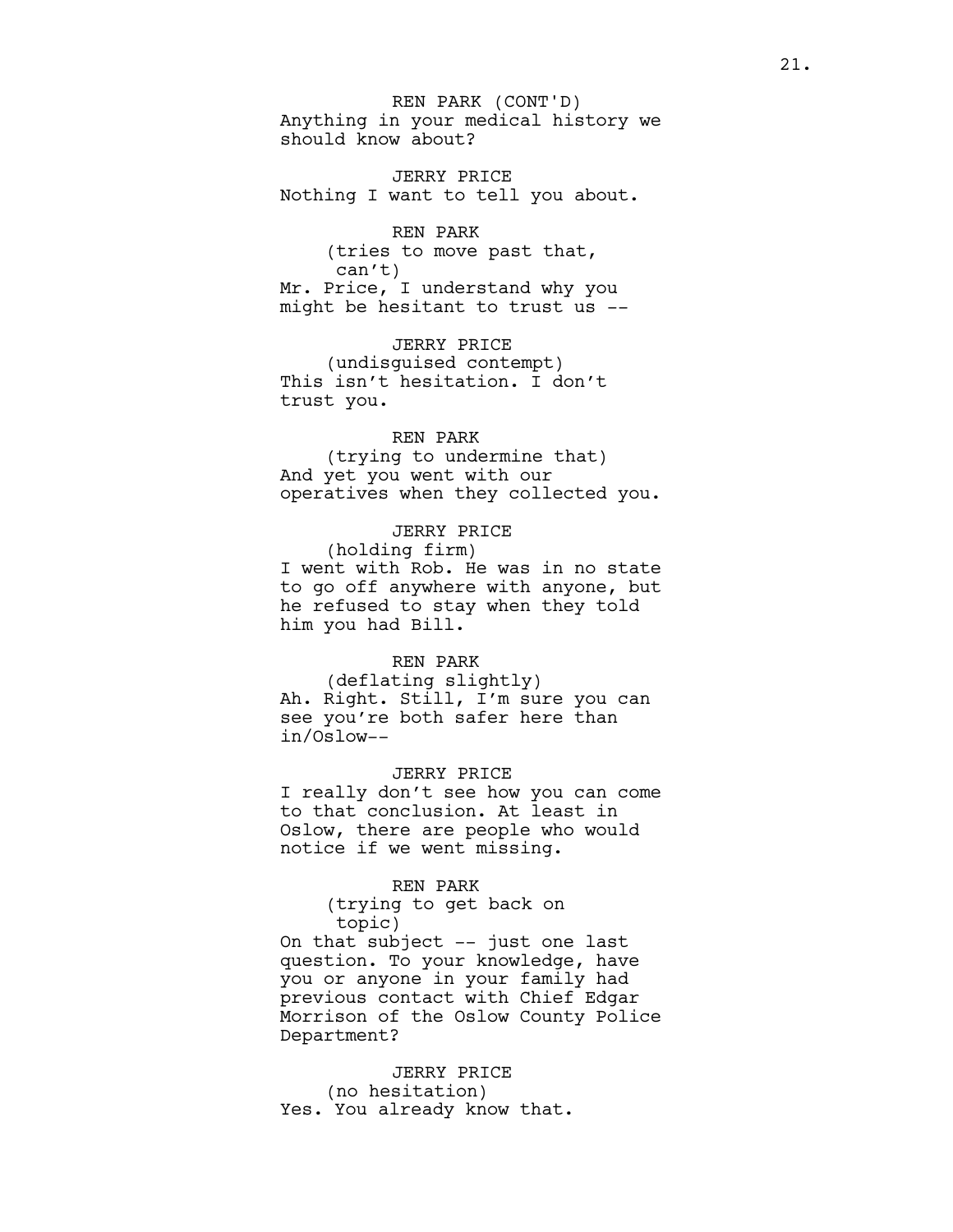REN PARK (hesitant) Can you be a bit more... specific?

### JERRY PRICE

(gruff)

Yes. My livelihood largely depends on income from towing and impounding vehicles for OCPD. I'm not proud of it, but for now, that's how it is. Before that, I worked for Sheriff Carson of the Agate Shore Police Department. He worked under Morrison. I met him several times at department functions, though he was never all that friendly to me. After Sam's escape from Oslow, I was arrested and interrogated by Morrison for aiding and abetting. And more recently, I housed a group of individuals working to undermine Morrison's extra-legal activities.

### REN PARK

(hesitant, not wanting to figure out what happens if the answer's no) And will any of that affect your ability to keep what happens here secret from members of the police department? Are there any feelings of loyalty that might/cause you to--

### JERRY PRICE

(SCOFFS, bitter) Listen, Park -- I might not trust you. I might not trust this "ISPHA" organization you claim to work for. But the last time I saw Morrison, he threatened me with jail time for doing what I assumed was my job. Eight years I worked for Agate Shore PD, and he treated me like I was some punk he picked up off the street. He let me go with a warning, but believe you me: if he asks me where to find this place - he can go to hell before I tell him anything.

REN PARK (slightly taken aback) Right. Well... (MORE)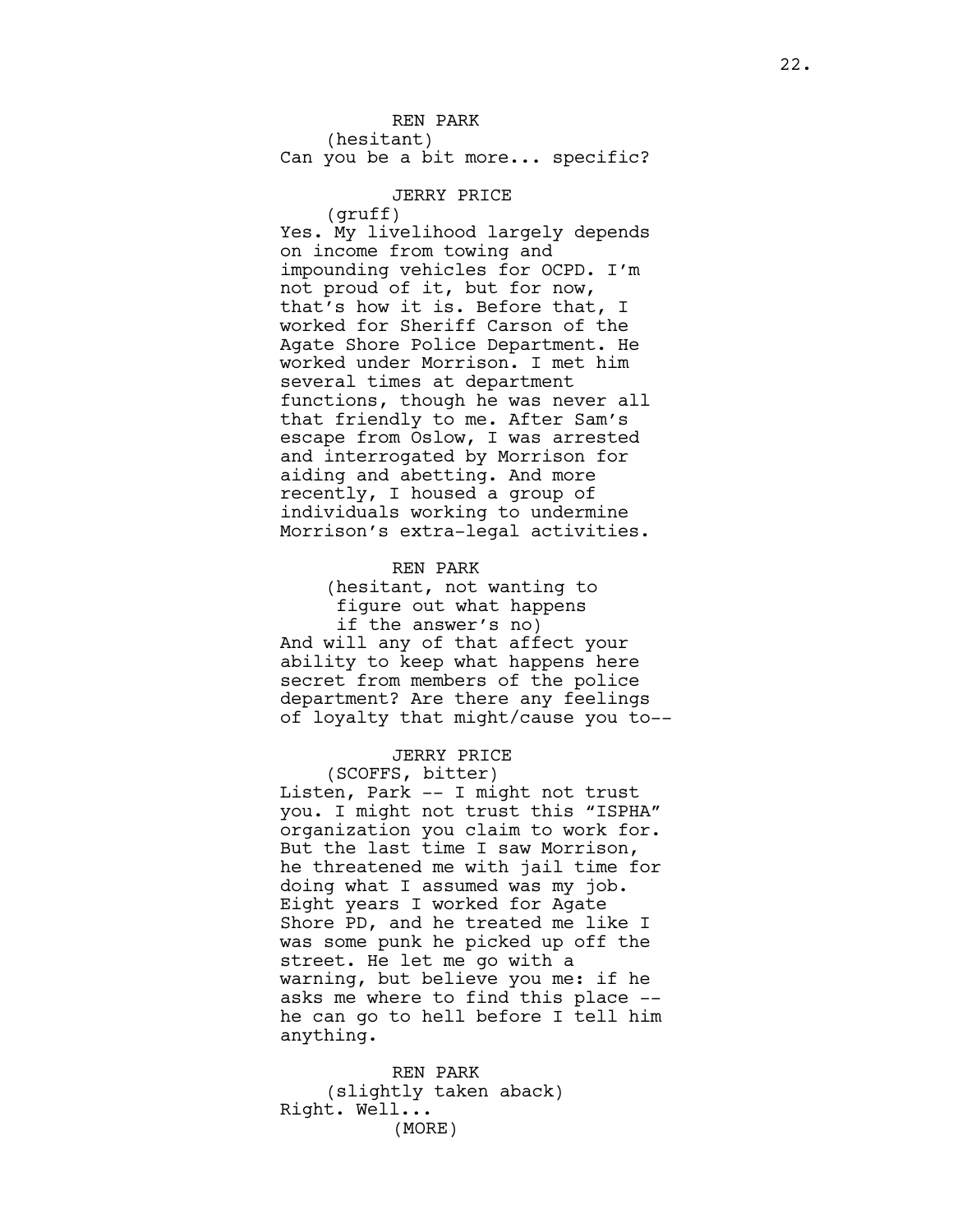I guess that answers our questions. Thank you, Mr. Price... I'll have someone take you to your room so you can get settled in. Will you need any assistance? REN PARK (CONT'D)

JERRY PRICE (annoyed) No, I'm... (notices something on Ren's desk, suspicious) What's that?

REN PARK What? Oh... *Robin's Run* by Thurgood Vice -- you heard of it? I'm not

normally one for thrillers, but it's actually pretty good.

JERRY PRICE (somewhat distracted) Yeah... I've heard of it. Could I... uh, borrow it once you're done?

REN PARK (curious at this change of temperament) Uh... sure. Fair warning though, I'm a pretty slow reader when it comes to fiction -- not enough hours in the day, you know?

JERRY PRICE (putting his facade back up) Yeah... tell me about it.

With that, Jerry stands and walks to the door, closing it behind him.

CLICK.

11. INT. MERIWETHER FACILITY - BILL'S QUARTERS - DAY - 11/14/19

Crackly, distorted audio, but almost completely silent - before the electronic lock opens across the room.

> BILL TYLER (hesitant, nervous joking) Hey love. Told you I'd be right --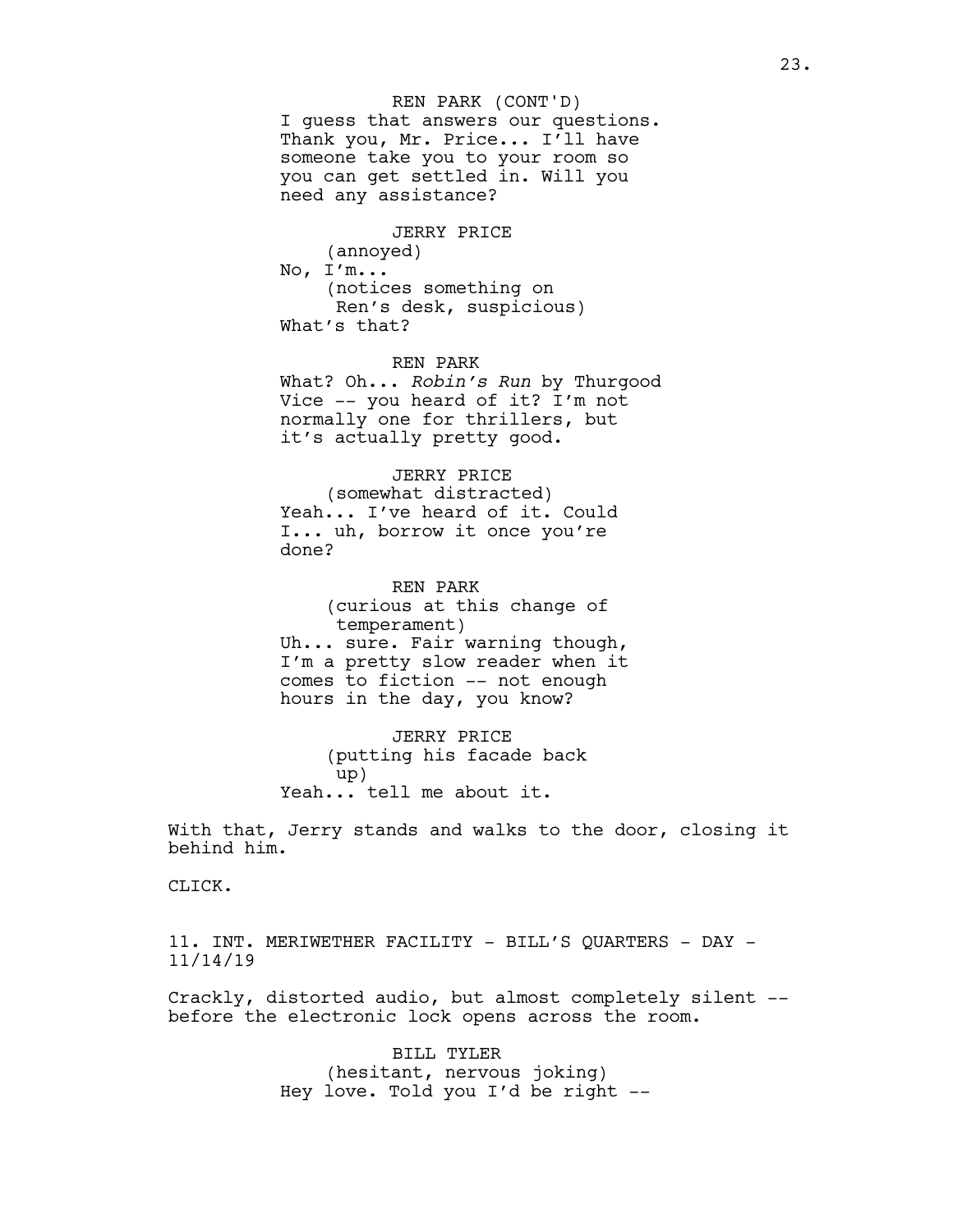ROBERT QUINCY (angry outburst) What the hell is wrong with you?

BILL TYLER (stunned, defensive) Rob,  $I$  --

ROBERT QUINCY

(finally letting this out) Why did you think going to Morrison would help anything? Did you really think he'd let you leave after you told him what you know? What the hell is wrong with you, you stupid, stupid, stupid...

Rob hits Bill's chest on each repeated word, but his voice grows fainter with each repetition before fading out entirely.

WITH A SHUDDERING SOB, Rob wraps his arms around Bill and holds him tight. BILL GRUNTS IN SLIGHT PAIN, but doesn't resist... they just hold each other for a moment.

> BILL TYLER (quiet whisper, intimate) I wasn't thinking. I just wanted to yell at him. I was angry. I'd been hiding it for so long, and I... I couldn't stop myself. (beat) You're right... It was stupid. Selfish.

ROBERT QUINCY (recovering slightly) No, it's... it's okay. I get it.

The two just stand there together for a long moment -- then a faint, hissing swish is heard from somewhere nearby.

> BILL TYLER (confused, concerned) Do you hear that?

ROBERT QUINCY (still shaken) Hear what?

BILL TYLER That noise -- sounds like some kind of static?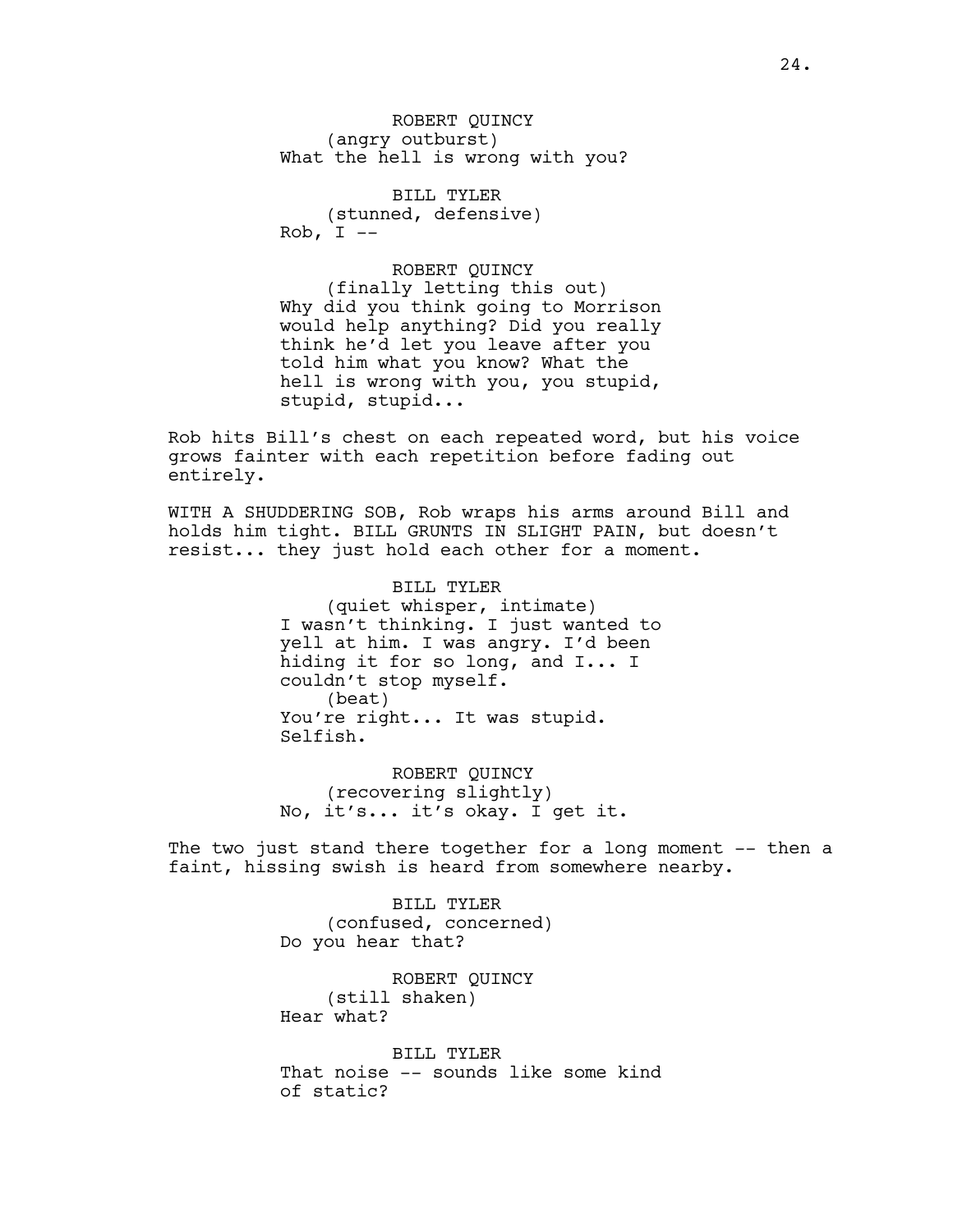From this audio source, it's clear that's what it is... some kind of electronic noise, rising and falling in volume and pitch.

> ROBERT QUINCY Is it coming from the intercom?

BILL TYLER (growing concern) Not unless you turned it on.

Bill crosses the room, his footsteps getting louder as he nears the recording source.

> ROBERT QUINCY I don't think I did... Not unless I bumped it on the way in earlier --

As he speaks, Bill flicks a switch back and forth, resetting the intercom.

BEEP.

12. INT. MERIWETHER FACILITY - ANNA'S QUARTERS - MORNING -9/30/17

Morning in Anna's room: the sound of footsteps and voices in the corridor outside, as technicians examine the electronics after last night's outage.

> ANNA SHERIDAN (tired and worn out) Well... I didn't get any sleep after all. That's not too unusual for me, but... still. It's never a welcome occurrence.

(beat, down to business) I'm still not sure what happened last night, and even Ren's being more secretive than usual about it. As far as I can work out, the power failed almost immediately after lights out... 11pm, when the labs were closed and most everyone was already in bed. That in and of itself is fairly unusual -- like Ren said, the facility runs on solar and geothermal power, or a backup generator if those two fail, and the battery reserves were basically full when the power went out. The only system that didn't go out was the server... (MORE)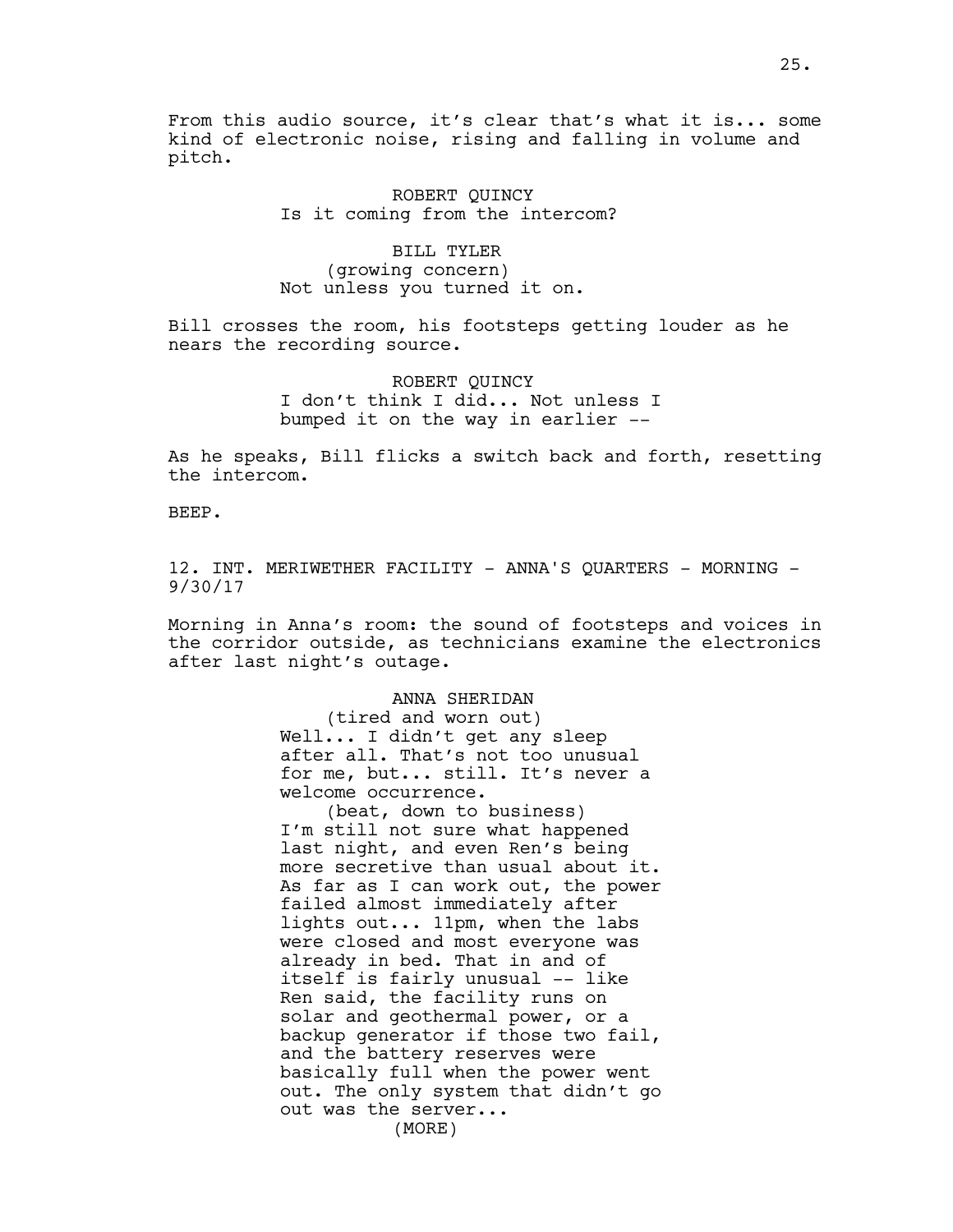which is a lucky break according to Ren, because that would've wiped out a whole lot of very expensive research data. But the question remains: why did the servers still have power, and not the rest of the facility? ANNA SHERIDAN (CONT'D)

(beat)

I probably shouldn't worry about it. Like Ren said, it takes a lot of very complicated equipment to manage a power system like this, and there was probably just a glitch in the code. I mean, the technician on duty -- Reggie -should have noticed the problem and fixed it before the power went out. Only problem is, nobody's seen him since his shift started last night. And what remains of the security footage doesn't show him leaving the server room. Ever. I might be tempted to chalk it up to industrial espionage and say Reggie was some kind of saboteur... but I caught a glimpse of the crash log when I got to the server room. It was mostly gibberish -- and I don't just mean code, I mean a complete mess of random characters that Ren couldn't make heads or tails of. But when I looked closer, I noticed a few English words mixed in. "Where." "Help." "Lost."

(beat, trying to be objective)

If it was truly random, then there is a small chance those words could have shown up accidentally... a very small chance, but not impossible. But further down the page, I noticed something else... A name. "Reginald Smith." I couldn't shake the feeling that the characters pressing in around it were burying it... suffocating it in code.

(longer beat, coming to her conclusion) The odds of that name appearing in that file randomly are so astronomically low, I'd need Ren's help to put it into words. (MORE)